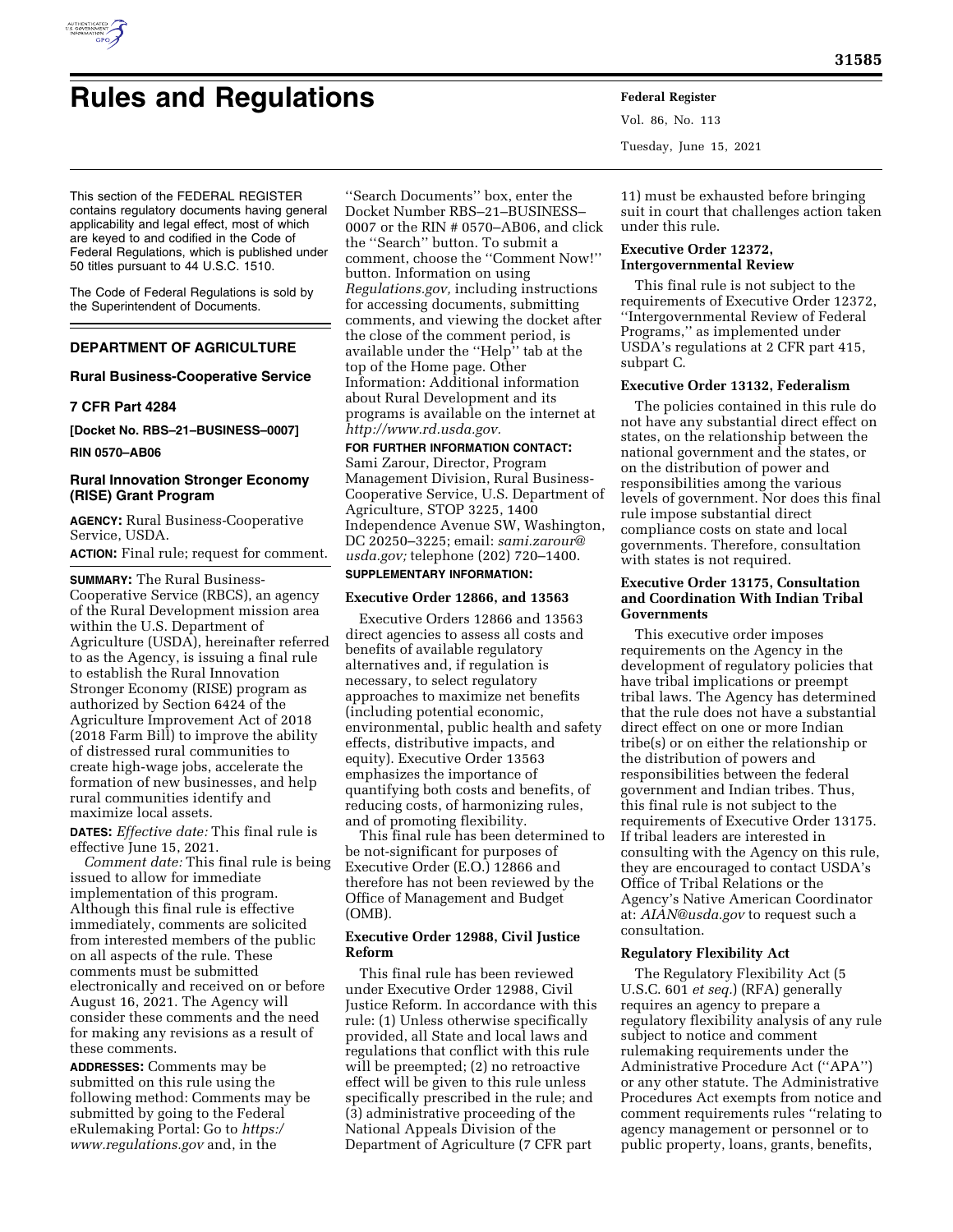or contracts'' (5 U.S.C. 553(a)(2)), so therefore an analysis has not been prepared for this rule.

### **National Environmental Policy Act**

In accordance with the National Environmental Policy Act of 1969, Public Law 91–190, this final rule has been reviewed in accordance with 7 CFR part 1970 (''Environmental Policies and Procedures''). The Agency has determined that (i) this action meets the criteria established in 7 CFR 1970.53(f); (ii) no extraordinary circumstances exist; and (iii) the action is not "connected" to other actions with potentially significant impacts, is not considered a ''cumulative action'' and is not precluded by 40 CFR 1506.1. Therefore, the Agency has determined that the action does not have a significant effect on the human environment, and therefore neither an Environmental Assessment nor an Environmental Impact Statement is required.

#### **Catalog of Federal Domestic Assistance**

The Catalog of Federal Domestic Assistance (CFDA) number assigned to this program is 10.755, Rural Innovation Stronger Economy (RISE) Grant Program. The Catalog is available on the internet at *[https://sam.gov/content/](https://sam.gov/content/assistance-listings) [assistance-listings.](https://sam.gov/content/assistance-listings)* The Government Publishing Office (GPO) prints and sells the CFDA to interested buyers. For information about purchasing the Catalog of Federal Domestic Assistance from GPO, call the Superintendent of Documents at 202–512–1800 or toll free at 866–512–1800, or access GPO's online bookstore at *[http://](http://bookstore.gpo.gov) [bookstore.gpo.gov.](http://bookstore.gpo.gov)* 

#### **E-Government Act Compliance**

Rural Development is committed to the E-Government Act, which requires government agencies in general to provide the public the option of submitting information or transacting business electronically to the maximum extent possible.

#### **Civil Rights Impact Analysis**

Rural Development has reviewed this rule in accordance with USDA Regulation 4300–4, ''Civil Rights Impact Analysis,'' to identify any major civil rights impacts the rule might have on program participants on the basis of age, race, color, national origin, sex or disability. Based on the review and analysis of the rule and available data, it has been determined that the program purpose, application submission and eligibility criteria, or issuance of this Final Rule is not likely to negatively impact low and moderate-income

populations, minority populations, women, Indian tribes or persons with disability, by virtue of their race, color, national origin, sex, age, disability, or marital or familial status.

#### **Paperwork Reduction Act**

In accordance with the Paperwork Reduction Act of 1995 (44 U.S.C. chapter 35), USDA requested that the Office of Management and Budget (OMB) conduct an emergency review of a new information collection that contains the Information Collection and Recordkeeping requirements contained in this notice by May 28, 2021. An emergency clearance approval for this information collection is due to the following conditions: (1) The time sensitive competitive solicitation application window; (2) the urgency to obligate funds prior to September 30, 2021; and (3) being able to effectively implement the program as quickly as possible to benefit rural communities.

In addition to the emergency clearance, the regular clearance process is hereby being initiated to provide the public with the opportunity to comment under a full comment period, as the Agency intends to request regular approval from OMB for this information collection. Comments from the public on new, proposed, revised, and continuing collections of information help us assess the impact of our information collection requirements and minimize the public's reporting burden. Comments may be submitted regarding this information collection through the Federal eRulemaking Portal. Go to *<https://www.regulations.gov>* and, in the lower ''Search Regulations and Federal Actions'' box, select ''RBS'' from the agency drop-down menu, then click on ''Submit.'' In the Docket ID column, select Docket No. RBS–21–CO–OP–0011 to submit or view public comments and to view supporting and related materials available electronically. Information on using *Regulations.gov*, including instructions for accessing documents, submitting comments, and viewing the docket after the close of the comment period, is available through the site's ''User Tips'' link. Comments on this information collection must be received by August 16, 2021.

*Title:* 7 CFR part 4284, subpart L, Rural Innovation Stronger Economy (RISE) Grant Program.

*OMB Control Number:* 0570–0075. The following estimates are based on the average over the first 3 years the program is in place.

*Estimate of Burden:* Public reporting burden for this collection of information is estimated to average 1.52 hours per response.

*Respondents:* Institutions of higher education, private entities, governmental entities, nonprofits, Indian Tribes, district organizations. *Estimated Number of Respondents:*  10.

*Estimated Number of Responses per Respondent:* 32.1.

*Estimated Number of Responses:* 321. *Estimated Total Annual Burden (hours) on Respondents:* 486.5.

Copies of this information collection may be obtained from Susan Woolard, Regulatory Division, Rural Development Innovation Center, U.S. Department of Agriculture, 1400 Independence Ave. SW, Stop 1522, Washington, DC 20250; telephone: 202–720–9631; email: *[susan.woolard@usda.gov.](mailto:susan.woolard@usda.gov)* All responses to this information collection and recordkeeping notice will be summarized and included in the request for OMB approval. All comments will also become a matter of public record.

#### **USDA Non-Discrimination Policy**

In accordance with federal civil rights law and USDA civil rights regulations and policies, the USDA, its agencies, offices, and employees, and institutions participating in or administering USDA programs are prohibited from discriminating based on race, color, national origin, religion, sex, gender identity (including gender expression), sexual orientation, disability, age, marital status, family/parental status, income derived from a public assistance program, political beliefs, or reprisal or retaliation for prior civil rights activity, in any program or activity conducted or funded by USDA (not all bases apply to all programs). Remedies and complaint filing deadlines vary by program or incident.

Persons with disabilities who require alternative means of communication for program information (*e.g.,* Braille, large print, audiotape, American Sign Language, etc.) should contact the responsible Agency or USDA's TARGET Center at (202) 720–2600 (voice and TTY) or contact USDA through the Federal Relay Service at (800) 877–8339. Additionally, program information may be made available in languages other than English.

To file a program discrimination complaint, complete the USDA Program Discrimination Complaint Form, AD– 3027, found online at *[http://](http://www.usda.gov/oascr/how-to-file-a-program-discrimination-complaint) [www.usda.gov/oascr/how-to-file-a](http://www.usda.gov/oascr/how-to-file-a-program-discrimination-complaint)[program-discrimination-complaint](http://www.usda.gov/oascr/how-to-file-a-program-discrimination-complaint)* and at any USDA office or write a letter addressed to USDA and provide in the letter all of the information requested in the form. To request a copy of the complaint form, call (866) 632–9992. Submit your completed form or letter to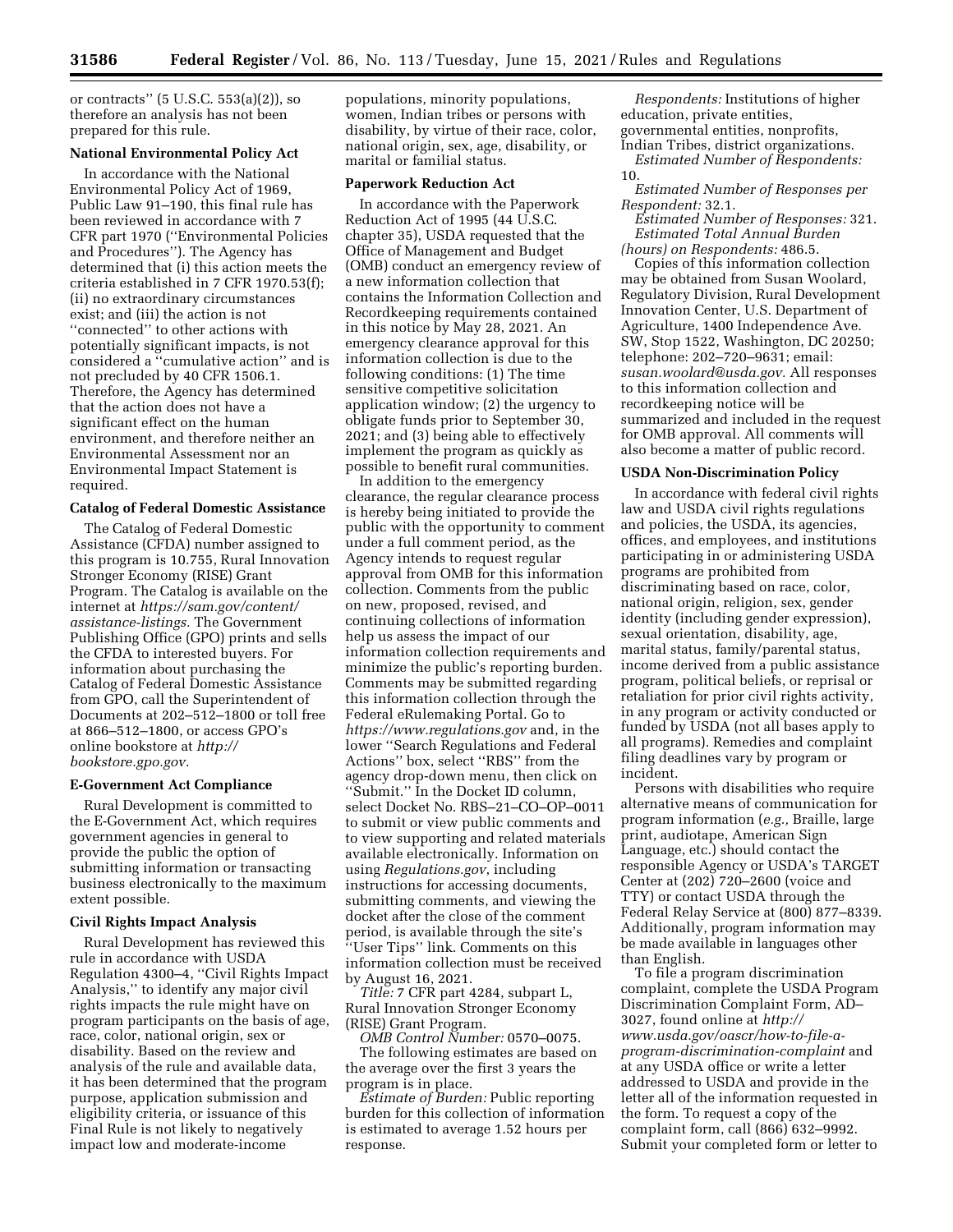USDA by: (1) Mail: U.S. Department of Agriculture, Office of the Assistant Secretary for Civil Rights, 1400 Independence Avenue SW, Washington, DC 20250–9410; or (2) email: *[OAC@](mailto:OAC@usda.gov) [usda.gov.](mailto:OAC@usda.gov)* 

USDA is an equal opportunity provider, employer, and lender.

# **Background**

Rural Development (RD) is a mission area within the United States Department of Agriculture (USDA) comprised of the Rural Utilities Service (RUS), Rural Housing Service (RHS) and Rural Business-Cooperative Service (RBCS). RD's mission is to increase economic opportunity and improve the quality of life for all rural Americans. RD meets its mission by providing loans, loan guarantees, grants, and technical assistance through more than 40 programs aimed at creating and improving housing, businesses, and infrastructure throughout rural America.

Consistent with the above mission, the Rural Innovation Stronger Economy (RISE) Grant Program is a newly authorized program enacted under the authority of Section 6424 of the Agriculture Improvement Act of 2018 (Pub. L. 115–34) (2018 Farm Bill) to help struggling communities by funding job accelerators in low-income rural communities. This action is intended to implement the provisions provided in Section 6424 of the 2018 Farm Bill by issuing a final rule. This final rule will describe the program purpose, the eligible uses of program funds, and entities eligible for assistance under the RISE Grant Program in alignment with the Farm Bill requirements. The new regulation will also include competitive grant scoring criteria and cost sharing requirements of the program, as well as administration and servicing of outstanding grants. The RISE Grant Program will meet a recognized need for federal interagency support of jobs accelerator partnerships for the fostering and promotion of private investment in an identified regional economy. The flexible use of funds by RISE grant recipients allows a region to identify and leverage its community assets to better assist new and existing industry clusters, including the use of broadband service for programs of the jobs accelerator. RISE will allow eligible entities to establish and operate innovation centers for job development through training and programming efforts that will improve the ability of rural communities to create high-wage jobs, accelerate the formation of rural businesses and strengthen regional economies.

#### *Purpose of the Regulatory Action*

The purpose of this regulation is to implement Section 6424 of the 2018 Farm Bill designed to meet a recognized need for federal interagency support of jobs accelerator partnerships for the fostering and promotion of private investment in an identified regional economy. The flexible use of funds by RISE grant recipients allows a region to identify and leverage its community assets to better assist new and existing industry clusters, including the use of broadband service for programs of the jobs accelerator.

#### *Discussion of the Rule*

Many of the definitions used in this regulation are used in or are consistent with other Agency programs; however, the Agency calls attention to the following new definitions at § 4284.1103: High-wage job, industry cluster, jobs accelerator, lead applicant, region, rural and rural area, and rural jobs accelerator partnership. These definitions provide important information regarding project eligibility as well as requirements for the applicant's organizational structure.

RISE grants are made for the benefit of rural jobs accelerator partnerships (partnership). These partnerships are working groups that consist of community and regional stakeholders whose focus is the needs of an identified industry cluster. Implementation and sustainability of the partnership is more likely with a broad coalition of stakeholders; to that end, the partnership must be made up of one or more representatives of the groups listed in § 4284.1112(a). Additionally, all partnerships must have a lead applicant as described in § 4284.1112(b). The lead applicant is responsible for the partnership, enters into the financial assistance agreement with the Agency, administers the grant proceeds and activities, and takes ownership of any assets purchased with grant funds. Only partnerships formed on or after December 20, 2018, are eligible for awards.

The partnership and proposed project must serve a region as defined in § 4284.1103 and discussed at § 4284.1112(d). The partnership must ensure that the region is clearly defined and is of a size that enables collaboration among members while also containing critical elements of the industry cluster prioritized by the partnership. Eligibility under all other provisions of this part is negated if the lead applicant meets either provision in § 4284.1109(a) or (b). The lead applicant will remain ineligible to receive funds

until the disqualifying condition has been remedied.

To ensure that all RISE funds are being used, in a timely manner, to provide the services for which they were awarded, the Agency implements, at § 4284.1110(a), a satisfactory progress requirement. Lead applicants that have unexpended funding from previous RISE grant(s) must expend 50 percent or more of the previous RISE grant funds by the time the Agency makes an eligibility determination or the application will be deemed ineligible for that funding cycle.

Eligible projects for the RISE grant program are those that accelerate the formation of new businesses with highgrowth potential, improve the ability of distressed, rural communities to create high-wage jobs, accelerate the formation of new businesses and strengthen regional economies. Projects must be identified at the time of application and fall into one of two categories: Construction or purchase of buildings or equipment; or project support. Construction or purchase is limited to buildings that will serve as innovation centers for jobs accelerator. Equipment purchases must be necessary to support the functions of the jobs accelerator. Specific information on construction and purchase is found at § 4284.1113(a). It is noted again that any buildings or equipment purchased with RISE grant proceeds must be owned and controlled by the lead applicant. Support covers a broad range of activities but includes functions for the support of programs carried out at or in direct partnership with a jobs accelerator or in support of jobs accelerator initiatives. The Agency provides guidance on acceptable activities at § 4284.1113(b). The Agency may, from time to time, revise the list of acceptable activities through a **Federal Register** notice.

As detailed at § 4284.1114, the Federal share of any activity under the RISE grant will be no more than 80 percent of eligible project costs. The non-Federal share is the responsibility of the applicant and may be in the form of third-party equity contributions, including donations and in-kind contributions of fairly valued goods or services. Evidence of the amount and source of the non-Federal funds must be provided at the time of application submittal with documentation that the required non-Federal funds have been received or remain committed prior to execution of the financial assistance agreement by the lead applicant. The match is based on eligible project costs as outlined at § 4284.1114(c). Grants are further restricted at  $\S$  4284.1114(a)(1) and (2) to a minimum request of not less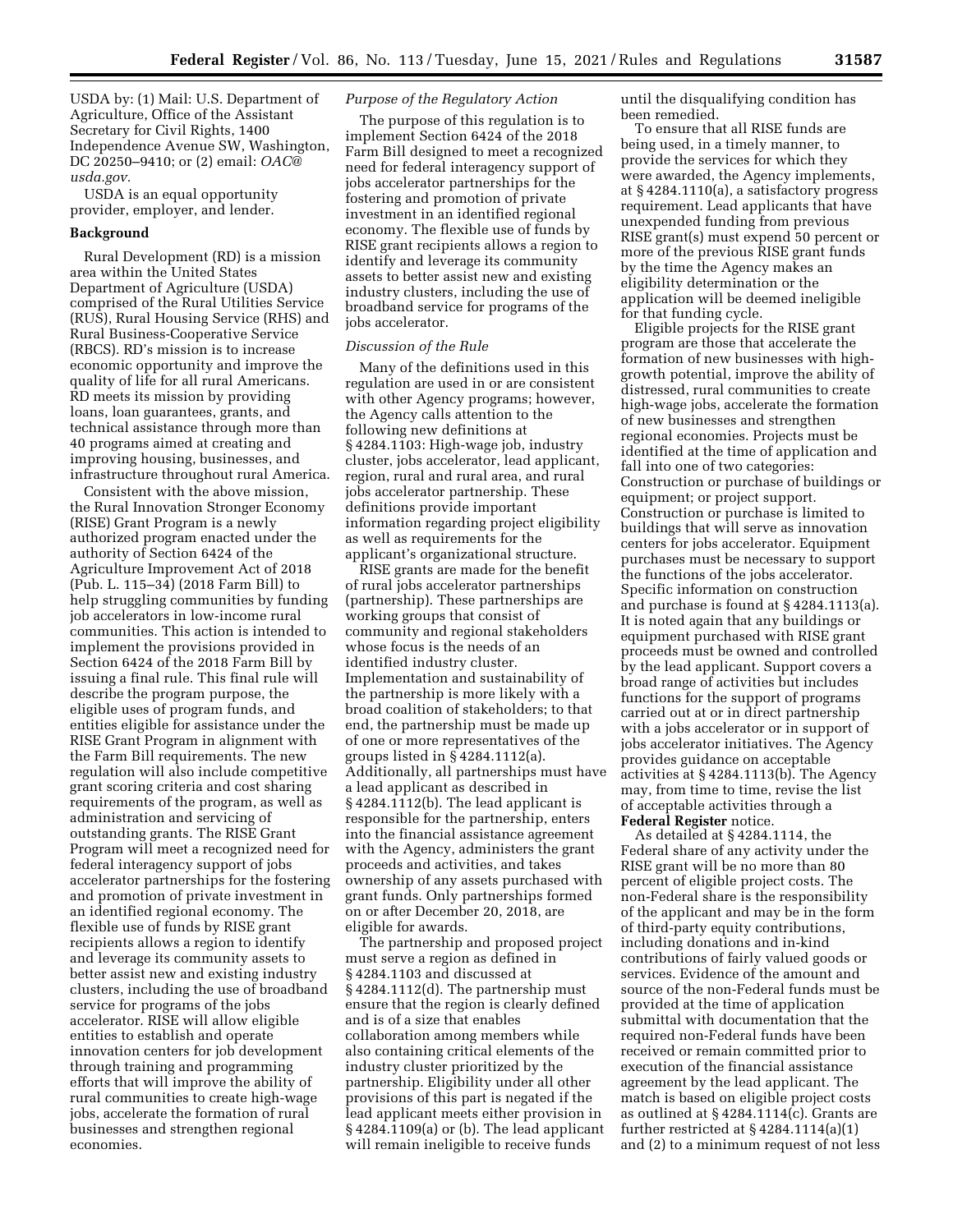than \$500,000 and a maximum request of not more than \$2,000,000. Restrictions are also placed on indirect costs. Costs incurred by the applicant associated with administering the RISE grant are statutorily restricted to ten percent of the RISE grant amount.

As the Agency wishes to encourage projects across a broad geographic area, applicants are limited to one application per funding cycle, unless otherwise notified in a **Federal Register** notice. The contents of a complete application may be found at § 4284.1115(b). All items must be included or addressed for an application to be considered complete and to compete for funding. The items requested allow the Agency to complete an applicant and project eligibility determination, as well as determine project alignment with Agency priorities.

Based upon comments received during the request for public comments period, the Agency added a review of concept proposal at § 4284.1115(a). Applicants may submit, not less than 60 days prior to the application submittal deadline, the items in § 4284.1115(a)(1) through (4) for Agency review. The Agency will review the submitted items and provide feedback regarding any weaknesses and a letter of encouragement or discouragement. A letter of encouragement does not guarantee eligibility or funding. Similarly, a letter of discouragement does not preclude the applicant from submitting a complete application. If an applicant submits a review request and later submits a complete application, duplicative items do not have to be resubmitted; however, all information must be up-to-date and current.

To ensure that projects begin providing the proposed services as quickly as possible and that all members of the partnership are ready to contribute to the success of the proposed project, the Agency at § 4284.1115(b)(2)(x) requires that all applications include a readiness demonstration. The items identified in § 4284.1115(b)(2)(x)(A) through (E) not only provide the Agency evidence that the partnership is ready and able to begin the project but also allows the partnership to evaluate the ability of their members to provide the services necessary, create a marketing and reporting plan and finalize a timeline.

Each complete and eligible application for the RISE program will be scored based on the priority scoring criteria found at § 4284.1117(a) through (g). Applications will, unless otherwise publicly announced, be reviewed, and scored by Agency personnel. The scoring criteria are designed to prioritize

sustainable projects that best meet the program criteria set forth in the 2018 Farm Bill and this regulation. Scored applications will be ranked from highest to lowest score for funding consideration. Due to the variability of proposals from year to year, no minimum score for funding is provided. Regardless of a proposal's priority score or relative ranking, all funding decisions are subject to the availability of funds. Receipt of funds in one funding cycle does not guarantee priority or funding in future funding cycles.

Information specific to the awarding of a grant is provided at § 4284.1119. As noted previously, the lead applicant is responsible for the administration of the grant and will, if the application is selected for funding, be issued a letter of conditions by the Agency. The letter establishes conditions that the applicant must agree to prior to the obligation of funds. Acceptance of the conditions by the applicant does not constitute commitment or obligation of funds by the Agency. The applicant must not make any binding commitments until a financial assistance agreement has been fully executed and the applicant has been notified by the Agency of grant approval. The grant performance period for all grants award under this part is four years beginning on the date the financial assistance agreement was signed by the Agency. At the end of the four-year period any unspent grant funds are required to be returned to the Agency. If circumstances beyond the grantee's control occur, the Agency may, at its sole discretion, approve a one-time grant performance period extension. Any extension will be for a period not to exceed two years and must be requested by the grantee prior to the expiration of the grant performance period, as specified in the financial assistance agreement. Requests must describe the circumstances that prohibited the grantee from completing the project and show that an active jobs accelerator and related programming is established. Further discussion of times extensions can be found at  $§$  4284.1110(g)(1).

# **Discussion of Public Comments for Final Rule**

On July 22, 2020, the Agency published a request for comments in the **Federal Register** (85 FR 44273) to allow stakeholders a platform and sufficient time to provide formal comments on provisions of the Rural Innovation Stronger Economy (RISE) Grant Program. Eleven entities provided written comments during the formal comment period. The Agency also conducted listening sessions for

interested stakeholders on July 28, and July 30, 2020, regarding implementation of the Final Rule for the RISE program. A listening session was also held on July 21, 2020, to receive comments from Agency staff. The Agency reviewed and considered all comments that were received. The following discusses substantive comments and the Agency's response:

*Comment:* Two commenters indicated that RISE should have a framework for an applicant providing components of the application, similar to the Department of Commerce's Economic Development Administration's (EDA) process for their programs, including a concept proposal to highlight their eligibility and scope of work.

*Response:* The Agency considered this application framework and included the concept paper proposal suggestion in the application process.

*Comment:* Two commenters provided suggestions for quantitative scoring including evaluation of market connections made, new regional programs and networks established. These scoring criteria indicate that there should be not only qualitative but quantitative factors when evaluating RISE applications.

*Response:* The Agency used the comments to develop benchmarks of success in scoring criteria to make awards that will generate the intended program outcomes. The Agency considered this information and therefore included a requirement that project performance reports be provided twice a year, from the grantee, in order to monitor progress on the key metrics found in the scope of work.

*Comment:* A commenter suggested scoring metrics ranging from innovation, scope and monetary impact of the project to private/public partnerships involved in the project was provided. The commenter discussed including scoring consideration for projects in federal Opportunity Zones.

*Response:* The Agency considered various metrics from innovation to scope and monetary impact of the project as well as partnership analysis and included this in the scoring criteria. The Agency may include federal initiatives as a criterion under the Administrator section of scoring, which may be announced in the **Federal Register** in the Notice of Solicitation of Applications on an annual basis.

*Comment:* A commenter suggested that the program provide more significant scoring and weighting for partnerships that evidence commitments to target low-income workers for workforce development activity. The commenter further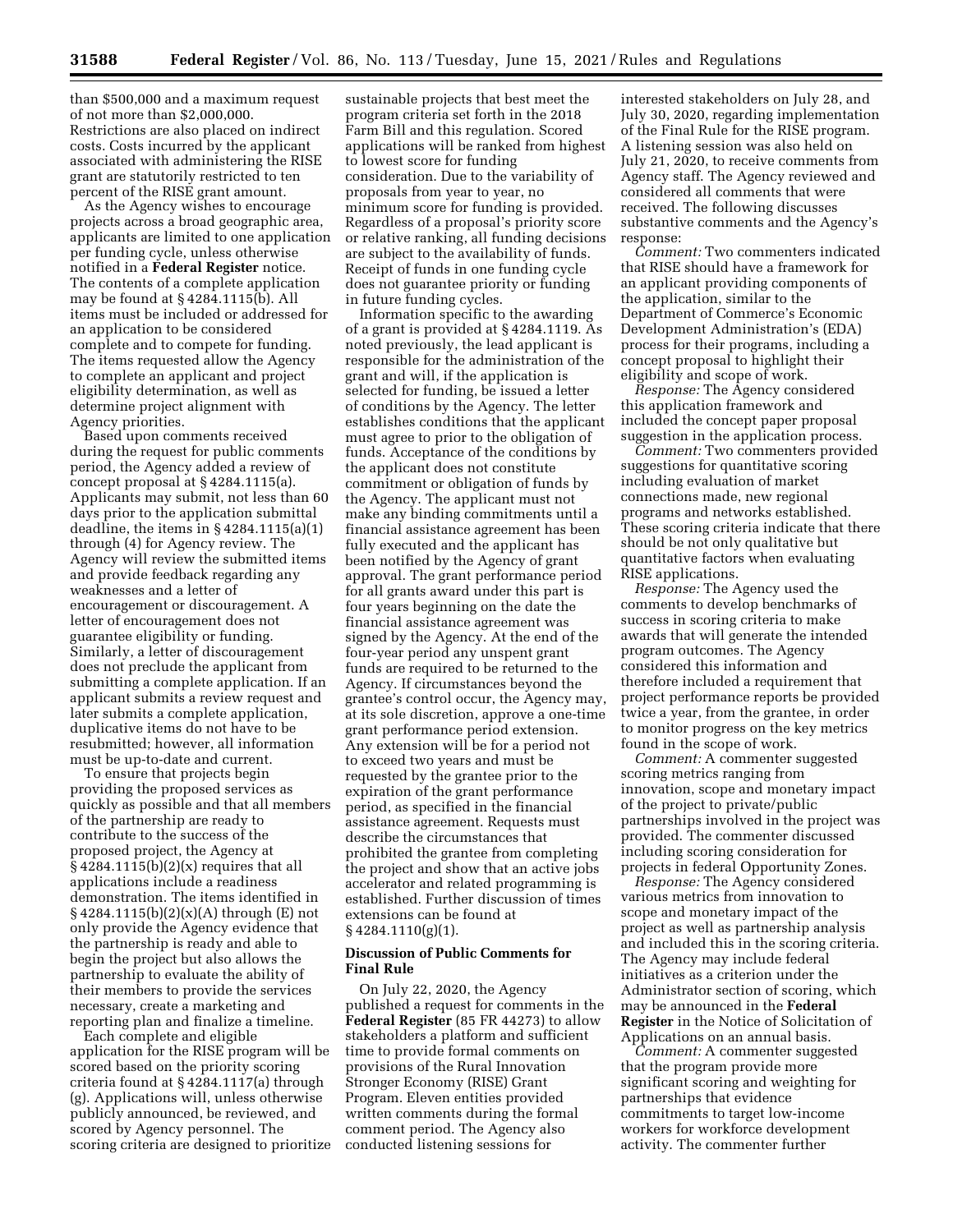recommended that the Agency emphasize high impact metrics including creation and retention of high-wage jobs, private investment leveraging, businesses established or improved, new products or services commercialized, increased regional collaboration, the number and dollar amount of new loans, improvement of income of participating workers, sales of participating businesses, and the amount of training and education activities related to the innovation.

*Response:* The Agency considered these items and many of these items were included in the application content and scoring. The Agency addressed grant monitoring metrics in the servicing section of the regulation. The Agency provided an analysis of the partnership's abilities in the application and scoring content of the regulation.

*Comment:* Three commenters indicated that applicants should fully demonstrate commitment and sustainability of the project in their applications.

*Response:* The Agency agrees with this comment and includes input on technology, scope, commitment, and sustainability of the project and incorporated these items not only in the application but also in the scoring criteria for the RISE program.

*Comment:* One commenter discussed the applicant providing details of organization, governance, operations, and roles of partners in the partnership. One commenter discussed what the application should consist of including a definition of the consortium of entities, roles of each partner, business plan, description of the region in economic terms, activities to be performed by the partnership, how the partnership will collect metrics of performance on itself and a communication plan outlining how success stories and impacts will be outlined.

*Response:* The Agency considered details of the partnership from organization to governance and included these components in the application requirements and scoring criteria.

*Comment:* One commenter suggested the Agency evaluate proposals by different standards.

*Response:* The Agency does not agree with using different standards for the evaluation of applications and will evaluate all proposals by the same scoring criteria.

*Comment:* Two commenters discussed an assessment of the applicant's link with rural communities to markets, networks, industry clusters and other regional opportunities and

assets plus the characteristics for regional readiness and success.

*Response:* The Agency considered these comments to develop benchmarks of readiness and commitment to the identified region in scoring criteria to make awards that will generate the intended program outcomes.

*Comment:* Several commenters suggested including a rating factor of the amount of previous partnership activities and resources that will be leveraged by the RISE grant activities and developing successful benchmarks ranging from quantifying prototypes, technology and jobs to markets criteria.

*Response:* The Agency appreciates the suggested metrics and included many of these in the regulation and scoring criteria.

*Comment:* Two commenters discussed measurement of outcomebased metrics including business, employment and wage growth and job training as well as patent applications in its grant monitoring. Several commenters indicated that grant servicing reports should be no more frequent than semi-annual due to the length of the grant period.

*Response:* The Agency addressed grant monitoring metrics in the servicing section of the regulation. The Agency agrees and will monitor performance metrics and outcomes of grant funds on a semi-annual basis.

*Comment:* Commenter discussed the statutory requirement of a 20 percent cost match of the RISE Program and requested the Agency not to require the entire portion of the match to be demonstrated at the application stage, but instead to allow applicants to produce the remainder of any cost-share commitment up to a year after award.

*Response:* The Agency is unable to consider an option to delay grant matching requirements due to statutory requirements of the RISE Program. The input of matching funds at grant origination demonstrates the applicant's commitment to the project.

*Comment:* One commenter discussed the Agency extending past the ten percent restriction on indirect costs for awarded entities.

*Response:* The ten percent limitation on indirect costs and administrative expenses is a statutory requirement and cannot be modified as suggested.

*Comment:* One commenter discussed the ability of innovation centers to be virtual in lieu of having a physical building centered in one community.

*Response:* A virtual option is allowable under RISE if a rural region is being served and all other eligible criteria are met. The Agency did clarify

that the construction of an innovation center must be in a rural area only.

*Comment:* One commenter suggested allowing grant funding to be spent on multiple activities including training and support of businesses, support research and development activities to develop markets, development of partnerships to deal with supply issues and obtaining resources for workforce development programs.

*Response:* The Agency developed eligible project costs to cover multiple activities including the purchase and construction of an innovation center, costs directly related to the operations of an innovation center, costs directly associated with support programs to be carried out at or in direct partnership with job accelerators as well as other administrative costs providing the ability to cover training and development.

*Comment:* One commenter suggested that the jobs accelerator be able to serve multiple communities with populations of 50,000 or less.

*Response:* The Agency concurs with the comment regarding ability to serve multiple communities and has a statutory responsibility to ensure this.

*Comment:* One commenter indicated the Agency should ensure a region is not too small.

*Response:* The Agency addressed the definition of a region in the RISE regulation in compliance with the statutory requirements.

# **List of Subjects for 7 CFR Part 4284**

Community development, Cooperative development, Grant programs, Reporting and recordkeeping requirements.

Accordingly, for reasons set forth in the preamble, Chapter XLII of Title 7 of the Code of Federal Regulations is amended as follows:

#### **PART 4284—GRANTS**

■ 1. The authority citation for part 4284 continues to read as follows:

**Authority:** 5 U.S.C. 301 and 7 U.S.C. 1989.

■ 2. Add subpart L, consisting of §§ 4284.1101 through 4264.1131, to read as follows:

# **Subpart L—Rural Innovation Stronger Economy (RISE) Grant Program**

- Sec.
- 4284.1101 Purpose.<br>4284.1102 Organiza
- Organization of subpart.<br>Definitions.
- 4284.1103<br>4284.1104
- 4284.1104 Exception authority.<br>4284.1105 Review or appeal rig
- 4284.1105 Review or appeal rights.<br>4284.1106 Conflict of interest.
- Conflict of interest.
- 4284.1107 Statute and regulation references.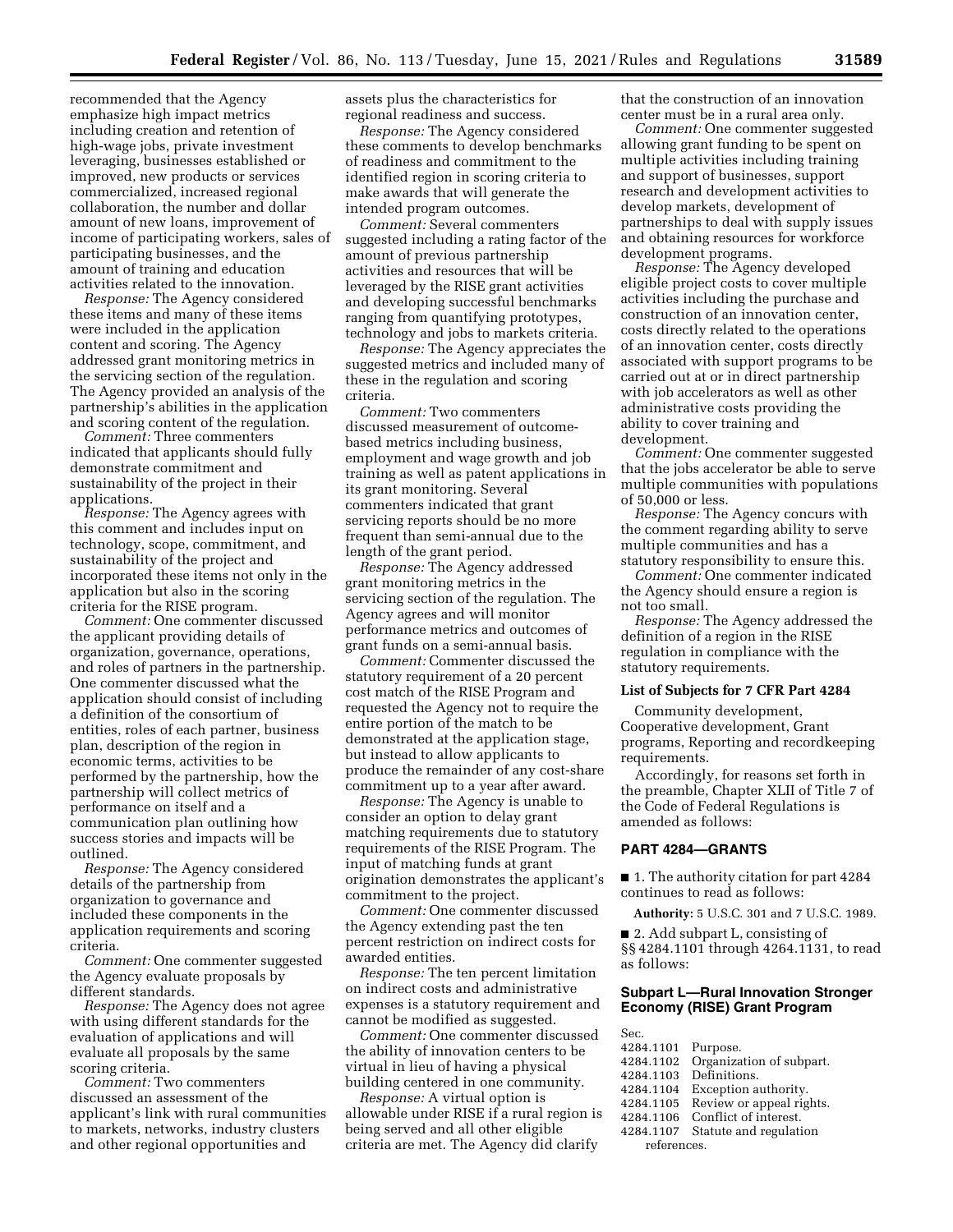- 4284.1108 U.S. Department of Agriculture departmental regulations and laws that contain other compliance requirements
- 4284.1109 Ineligible applicants 4284.1110 General applicant, application,
- and funding provisions.<br>4284.1111 Notifications.
- 4284.1111 Notifications.<br>4284.1112 Rural jobs acc Rural jobs accelerator
- partnership eligibility.<br>4284.1113 Project eligibil
- Project eligibility.
- 4284.1114 RISE grant funding.<br>4284.1115 RISE grant applicati
- RISE grant applications—
- content.
- 4284.1116 [Reserved]
- 4284.1117 Scoring RISE grant applications.
- Selecting RISE grant applications for award.
- 4284.1119 Awarding and administering RISE grants.
- 4284.1120 Servicing RISE grants.
- 4284.1121–4284.1130 [Reserved]
- 4284.1131 OMB control number.

#### **§ 4284.1101 Purpose.**

This subpart contains the procedures and requirements for providing the following financial assistance under the Rural Innovation Stronger Economy (RISE) program:

(a) Grants for the purpose of constructing, purchasing, or equipping a building to serve as an innovation center in order to establish job accelerators.

(b) Grants for the purpose of establishing and supporting job accelerators and related programs.

#### **§ 4284.1102 Organization of subpart.**

This subpart is organized into distinct sections as described in paragraphs (a) and (b) of this section.

(a) Sections 4284.1103 through 4284.1111 discuss definitions; exception authority; review or appeal rights; conflict of interest; USDA departmental regulations; other applicable laws; ineligible applicants; general applicant, application, and funding provisions; and notifications, which are applicable to funding the program under this subpart.

(b) Sections 4284.1112 and 4284.1113 discuss, respectively, applicant and project eligibility. Section 4284.1114 addresses funding provisions for these grants. Sections 4284.1115 through 4284.1120 address grant application content and required documentation, scoring, selection, awarding and administering grant applications, and servicing of grant awards.

#### **§ 4284.1103 Definitions.**

The following definitions are applicable to the terms used in this subpart.

*Administrator* means the Administrator of Rural Business-Cooperative Service (RBCS) within the Rural Development mission area of the U.S. Department of Agriculture (USDA).

*Agency* means RBCS or its successor agency assigned by the Secretary of Agriculture to administer the RISE grant program. References to the National Office, Finance Office, State Office, or other Agency offices or officials should be read as prefaced by ''Agency'' or ''Rural Development'' as applicable.

*Applicant* means the lead applicant acting on behalf of a rural jobs accelerator partnership as stated in 4282.1112, that is seeking a RISE grant. The lead applicant will enter into a financial assistance agreement with the Agency, receive the RISE grant funding and take ownership of any assets purchased with grant funds.

*Broadband service.* Defined within the meaning of Title VI of the Rural Electrification Act of 1936 (7 U.S.C. 901 *et seq.*), broadband service means any technology identified by the Administrator as having the capacity to provide transmission facilities and capacity that enable the subscriber to receive a minimum level of broadband service. The minimum level of broadband service for the purpose of reviewing the application will be defined by the minimum transmission capacity that was required by Title VI of the Rural Electrification Act of 1936 (7 U.S.C. 901 *et seq.*) at the time the application was received by the Agency.

*Complete application* means an application that contains all parts necessary for the Agency to determine applicant and project eligibility, the financial feasibility and technical merit of the project, and contains sufficient information to determine a priority score for the application.

*Departmental regulations* mean the regulations of the Agency's Office of Chief Financial Officer (or successor office) as codified in 2 CFR chapter IV.

*District organization* means an organization as defined in Section 300.3 of Title 13, Code of Federal Regulations (or a successor regulation).

*Eligible project costs* means the portion of total project costs approved by the Agency for projects that are eligible to be paid with RISE funds.

*Federal fiscal year (FY)* means the 12 month period beginning October 1 of any given year and ending on September 30 of the following year; it is designated by the calendar year in which it ends.

*Financial assistance agreement* means Form RD 4280–2, ''Rural Business-Cooperative Service Financial Assistance Agreement, or successor form and is an agreement between the Agency and the grantee setting forth the provisions under which the grant will be administered.

*High-wage job* means a job that provides a wage that is greater than the median wage for the applicable region, as determined by the Department of Labor.

*Indian tribe* means the term as defined in 25 U.S.C. 5304(e).

*Industry cluster* means a broadly defined network of interconnected firms and supporting institutions in related industries that accelerate innovation, business formation, and job creation by taking advantage of assets and strengths of a region in the business environment.

*Innovation center* means a crossfunctional place for the planning and creation of new ideas and opportunities for individual and group collaboration that leads to supporting deployment of innovative processes, technologies, services and products for economic development. Innovation centers may be utilized for a wide array of purposes including short-term housing for business owners or workers; co-working space, which may include space for remote work; space for business utilization with a focus on entrepreneurs and small and disadvantaged businesses but may include collaboration with companies of all sizes; job training programs; and efforts to utilize the innovation center as part of the development of a community, among other uses deemed appropriate by the Agency.

*Institution of higher education* means the term as defined in 20 U.S.C. 1002(a).

*Instrumentality* means an organization recognized, established, and controlled by a State, Tribal, or local government for a public purpose or to carry out special purposes.

*Jobs accelerator* means a center or program located in or serving a rural low-income community that may provide co-working space, in-demand skills training, entrepreneurship and business support, and other initiatives as described in Part 4284.1113(b).

*Lead applicant* means an entity as defined in Part 4284.1112(b) and is responsible for the rural jobs accelerator partnership plus administration of the grant proceeds and activities.

*Letter of conditions* means a document prepared by the Agency establishing conditions that must be agreed to by the applicant before any obligation of grant funds can occur.

*Low income community* means a community as defined in section 45D(e) of the Internal Revenue Code of 1986, and any amendments thereto.

*Matching funds* means non-federal funds provided to meet the total eligible project costs that are not covered by the RISE grant proceeds.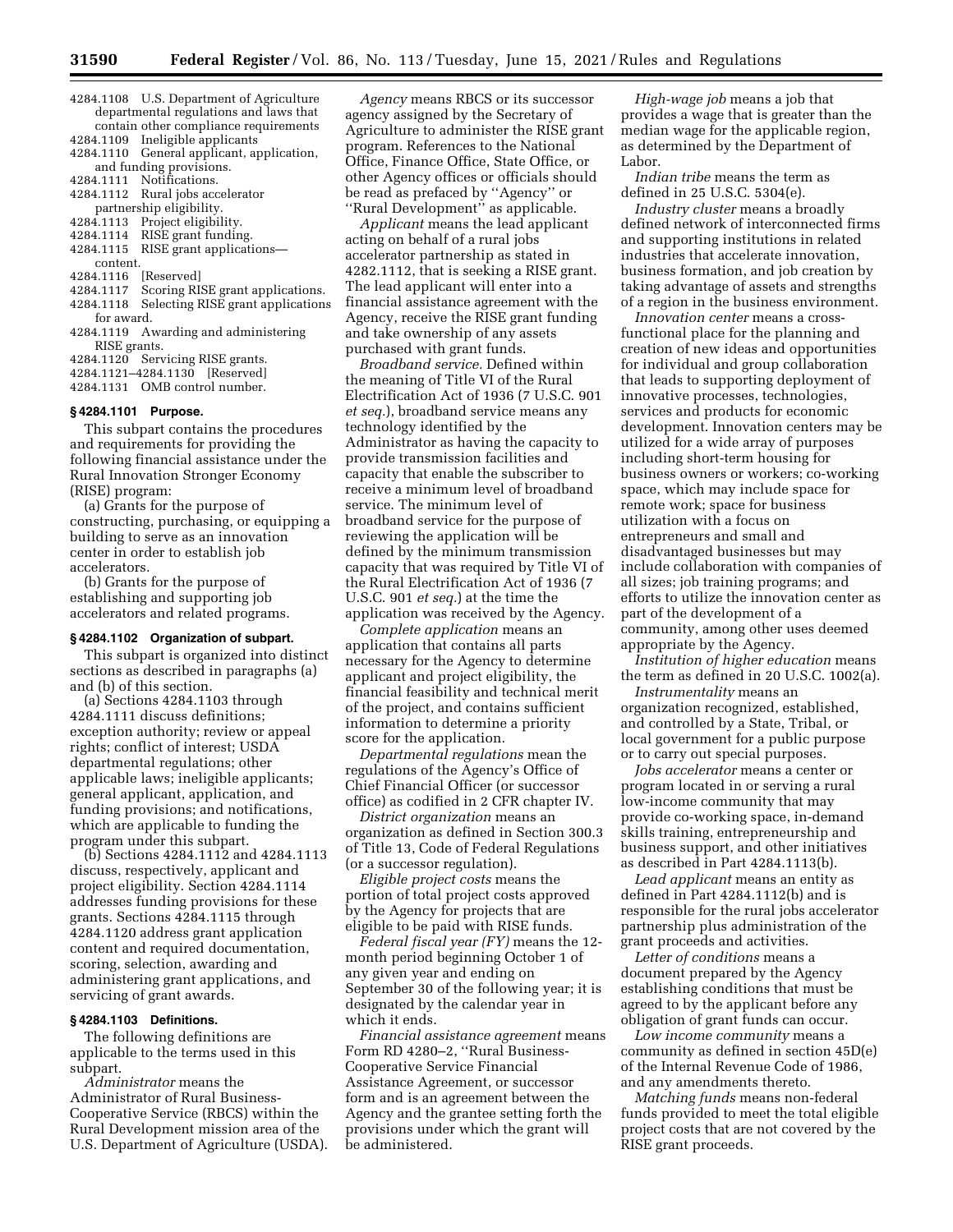*Person* means an individual or an entity organized under the laws of a state or a Tribe.

*Region* means an area identified by the applicant that meets the criteria of § 4284.1112(d) with a population of 50,000 or fewer inhabitants, or for a region with a population of more than 50,000 inhabitants, is comprised of rural areas and urbanized areas, if any, are the subject of a positive determination by the Under Secretary for Rural Development with respect to a rural-incharacter petition, including such a petition submitted concurrently with the application of the partnership for a grant under this section.

*Rural and rural area* means any area of a state not in a city or town that has a population of more than 50,000 inhabitants according to the latest decennial census of the United States and not in the urbanized area contiguous and adjacent to a city or town that has a population of more than 50,000 inhabitants. A rural and rural area shall be determined as defined in 7 U.S.C. 1991(a)(13).

*Rural in character* means:

(1) A determination that an area is ''rural in character'' will be made by the Under Secretary of Rural Development in compliance with 7 U.S.C.  $1991(a)(13)(D)$ . The process to request a determination under this provision is outlined in this definition. Units of local government may petition the Under Secretary of Rural Development for a "rural in character" designation by submitting a petition to the Administrator on behalf of the Under Secretary. The petition shall document why the petitioner believes the area is ''rural in character'' including, but not limited to, the area's population density, demographics, and topography and how the local economy is tied to a rural economic base. Upon receiving a petition, the Administrator will review its merits and consult with the applicable governor or leader in a similar position and request comments to be submitted within 5 business days, unless such comments were submitted with the petition. The petition will be forwarded to the Under Secretary who will release to the public a notice of a petition filed by a unit of local government not later than 30 days after receipt of the petition by way of publication in a local newspaper and posting on the Agency's website. The Under Secretary will make a determination not less than 15 days, but no more than 60 days, after the release of the notice. Upon a negative determination, the Under Secretary will provide to the petitioner an opportunity to appeal a determination to the Under

Secretary, and the petitioner will have 10 business days to appeal the determination and provide further information for consideration. The Under Secretary will make a determination of the appeal in not less than 15 days, but no more than 30 days.

(2) Rural Development State Directors may also initiate a request to the Under Secretary to determine if an area is ''rural in character.'' A written recommendation should be sent to the Administrator, on behalf of the Under Secretary, that documents how the area meets the statutory requirements and discusses why the State Director believes the area is ''rural in character'' including, but not limited to, the area's population density, demographics, topography, and how the local economy is tied to a rural economic base. Upon receipt of such a request, the Administrator will review the request for compliance with the ''rural in character'' provisions and make a recommendation to the Under Secretary. Provided a favorable determination is made, the Under Secretary will consult with the applicable governor or leader in a similar position and request comments within 10 business days, unless gubernatorial comments were submitted with the request. A public notice will be published by the State Office in a local newspaper and the request will be posted on the Agency's website. There is no appeal process for requests made on the initiative of the State Director.

*Rural jobs accelerator partnership*  means a partnership formed on or after December 20, 2018, which meets eligibility criteria found in § 4284.1112.

*Secretary* means the Secretary of Agriculture and, to the extent of delegated authorities, the Under Secretary for Rural Development.

*Small and disadvantaged business*  means a small business concern owned and controlled by socially and economically disadvantaged individuals as defined in Section 8(d)(3)(C) of the Small Business Act (15 U.S.C. 637(d)(3)(C)).

*Small business* means: (1) An entity that meets Small Business Administration (SBA) size standards in accordance with 13 CFR part 121 and criteria of 13 CFR 121.301 as applicable to financial assistance programs, including paragraph (i) or (ii) of this definition. The size of the concern alone and the size of the concern combined with other entity(ies) it controls or entity(ies) it is controlled by, must not exceed the size standard thresholds designated for the industry in which the concern alone or the concern and its controlling entity(ies),

whichever is higher, is primarily engaged.

(2) To be considered a small business, either of the following conditions must be met:

(i) The concern's tangible net worth is not in excess of \$15 million and average net income (excluding carry-over losses) for the preceding two completed fiscal years is not in excess of \$5.0 million; or

(ii) The size of the concern does not exceed the SBA size standard thresholds designated for the industry in which it is primarily engaged, as measured by number of employees or annual receipts. Industry size standard designations to be utilized are listed in the SBA's table of size standards found in 13 CFR 121.201. Number of employees and annuals receipts are calculated as follows:

(A) Number of employees is calculated as the average number of all individuals employed by a concern on a full-time, part-time, or other basis, based upon numbers of employees for each of the pay periods for the preceding completed 12 calendar months. If a concern has not been in business for 12 months, the average number of employees is used for each of the pay periods during which it has been in business.

(B) Annual receipts are calculated as average total income plus cost of goods sold for the five most recent years. If a concern has been in operation for less than 60 months, average annual receipts for as long as the concern has been in operation are used.

*State* means any of the 50 States of the United States, the Commonwealth of Puerto Rico, the U.S. Virgin Islands, Guam, American Samoa, the Commonwealth of the Northern Mariana Islands, the Republic of Palau, the Federated States of Micronesia, and the Republic of the Marshall Islands.

*Total project costs* mean the sum of all costs associated with a completed project.

#### **§ 4284.1104 Exception authority.**

The Administrator may, on a case-bycase basis, grant an exception to any requirement or provision of this subpart provided that such an exception is in the best financial interests of the Federal government. Exercise of this authority cannot conflict with applicable law.

# **§ 4284.1105 Review or appeal rights.**

Agency decisions that are adverse to the individual participant are appealable, while matters of general applicability are not subject to appeal; however, such decisions are reviewable for appealability by the National Appeals Division (NAD). All appeals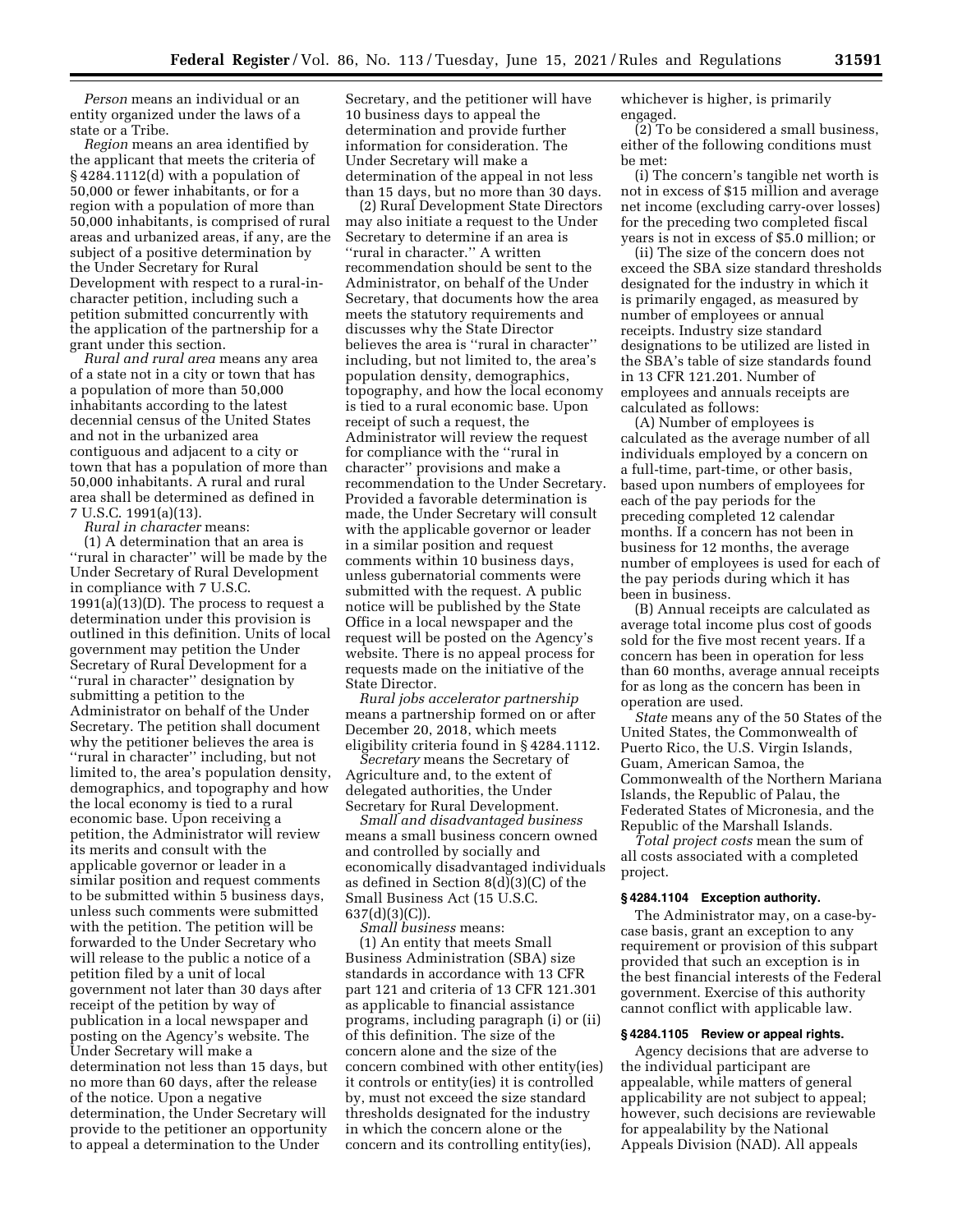will be conducted by NAD and will be handled in accordance with 7 CFR part 11.

# **§ 4284.1106 Conflict of interest.**

(a) *General.* A situation in which a person has competing personal, professional, or financial interests that prevents the person from acting impartially.

(b) *Assistance to employees, relatives, and associates.* The Agency will process any requests for assistance under this subpart in accordance with 7 CFR part 1900, subpart D.

(c) *Member/Delegate clause.* No member of or delegate to Congress shall receive any share or part of this grant or any benefit that may arise therefrom; but this provision shall not be construed to bar, as a contractor under the grant, a publicly held corporation whose ownership might include a member of Congress.

# **§ 4284.1107 Statute and regulation references.**

All references to statutes and regulations are to include any and all successor statutes and regulations.

#### **§ 4284.1108 U.S. Department of Agriculture departmental regulations and laws that contain other compliance requirements.**

(a) *Departmental regulations.* All projects funded under this subpart are subject to the provisions of the departmental regulations, as applicable, which are incorporated by reference herein.

(b) *Equal opportunity and nondiscrimination.* The Agency will ensure that equal opportunity and nondiscrimination requirements are met in accordance with the Equal Credit Opportunity Act, 15 U.S.C. 1691 *et seq.*  and 7 CFR part 15d, Nondiscrimination in Programs or Activities Conducted by the United States Department of Agriculture. The Agency will not discriminate against applicants on the basis of race, color, religion, national origin, sex, marital status, or age (provided that the applicant has the capacity to contract); because all or part of the applicant's income derives from any public assistance program; or because the applicant has in good faith exercised any right under the Consumer Credit Protection Act, 15 U.S.C. 1601 *et seq.* 

(c) *Civil rights compliance.* Recipients of grants must comply with the Americans with Disabilities Act of 1990, 42 U.S.C. 12101 *et seq.,* Title VI of the Civil Rights Act of 1964, 42 U.S.C. 2000d *et seq.,* and Section 504 of the Rehabilitation Act of 1973, 29 U.S.C. 794. This includes collection and

maintenance of data on the race, sex, and national origin of the recipient's membership/ownership and employees. These data must be available to conduct compliance reviews in accordance with 7 CFR 1901.204.

(1) Initial compliance reviews will be conducted by the Agency prior to funds being obligated.

(2) Grants will require one subsequent compliance review following project completion. This will occur after the last disbursement of grant funds has been made.

(d) *Environmental analysis.* 7 CFR part 1970 outlines environmental procedures and requirements for this subpart. Prospective applicants are advised to contact the Agency to determine environmental requirements as soon as practicable after they decide to pursue any form of financial assistance directly or indirectly available through the Agency. The applicant will be notified of all specific compliance requirements, including:

(1) Any required environmental review must be completed by the Agency prior to the Agency obligating any funds or the applicant taking any action;

(2) A site visit by the Agency may be scheduled, if necessary, to determine the scope of the review. An environmental review may include the publication of public notices, and consultation with State and Tribal Historic Preservation Offices and the U.S. Fish and Wildlife Service.

(e) *Discrimination complaints*—(1) *Who may file.* Persons or a specific class of persons believing they have been subjected to discrimination prohibited by this section may file a complaint personally, or by an authorized representative with USDA, Director, Office of Adjudication, 1400 Independence Avenue SW, Washington, DC 20250.

(2) *Time for filing.* A complaint must be filed no later than 180 days from the date of the alleged discrimination, unless a request for a waiver of the 180 day timeline is requested and the time for filing is extended by the designated officials of USDA or the Agency.

(3) *Filing a complaint.* To file a program discrimination complaint, complete the USDA Program Discrimination Complaint Form, AD– 3027, found online at *[https://](https://www.usda.gov/oascr/how-to-file-a-program-discrimination-complaint) [www.usda.gov/oascr/how-to-file-a](https://www.usda.gov/oascr/how-to-file-a-program-discrimination-complaint)[program-discrimination-complaint](https://www.usda.gov/oascr/how-to-file-a-program-discrimination-complaint)* and at any USDA office or write a letter addressed to USDA and provide in the letter all of the information requested in the form. To request a copy of the complaint form, call (866) 632–9992.

Submit your completed form or letter to USDA by:

(i) *Mail:* U.S. Department of Agriculture, Office of Adjudication, 1400 Independence Avenue SW, Washington, DC 20250–9410;

(ii) *Fax:* (202) 690–7442; or

(iii) *Email: [OAC@usda.gov.](mailto:OAC@usda.gov)* 

#### **§ 4284.1109 Ineligible applicants.**

Applicants will be ineligible to receive funds under this subpart as discussed in paragraphs (a) and (b) of this section.

(a) If the applicant has an outstanding judgment obtained by the U.S. in a Federal Court (other than in the United States Tax Court), is delinquent in the payment of Federal income taxes, or is delinquent on a Federal debt, the applicant is not eligible to receive a grant until the judgment is paid in full or otherwise satisfied or the delinquency is resolved. The Agency will check the Do Not Pay System to verify this information.

(b) If the applicant is debarred or suspended from receiving Federal assistance, the applicant is not eligible to receive a grant under this subpart. The Agency will check the System for Award Management (SAM) to determine if the applicant has been debarred or suspended.

# **§ 4284.1110 General applicant, application, and funding provisions.**

(a) *Satisfactory progress.* A lead applicant that has received one or more grants under this program must make satisfactory progress toward completion of any previously funded projects before the lead applicant will be considered for subsequent funding. Satisfactory progress is defined as 50% or greater of the previous RISE award being expended at the time the Agency makes its eligibility determination for a subsequent application.

(b) *Application submittal.*  Applications must be submitted in accordance with the provisions of this subpart unless otherwise specified in a **Federal Register** notice. Grant applications for financial assistance under this subpart may be submitted at any time with awards made annually based on the application's score and subject to available funding.

(c) *Limit on number of applications.*  An applicant can apply for and compete only one RISE project under this subpart per Federal fiscal year, unless otherwise noted in a **Federal Register** notice.

(d) *Application modification.* Once submitted and prior to Agency award, if an applicant significantly modifies its application or scope of work, the application will be treated as a new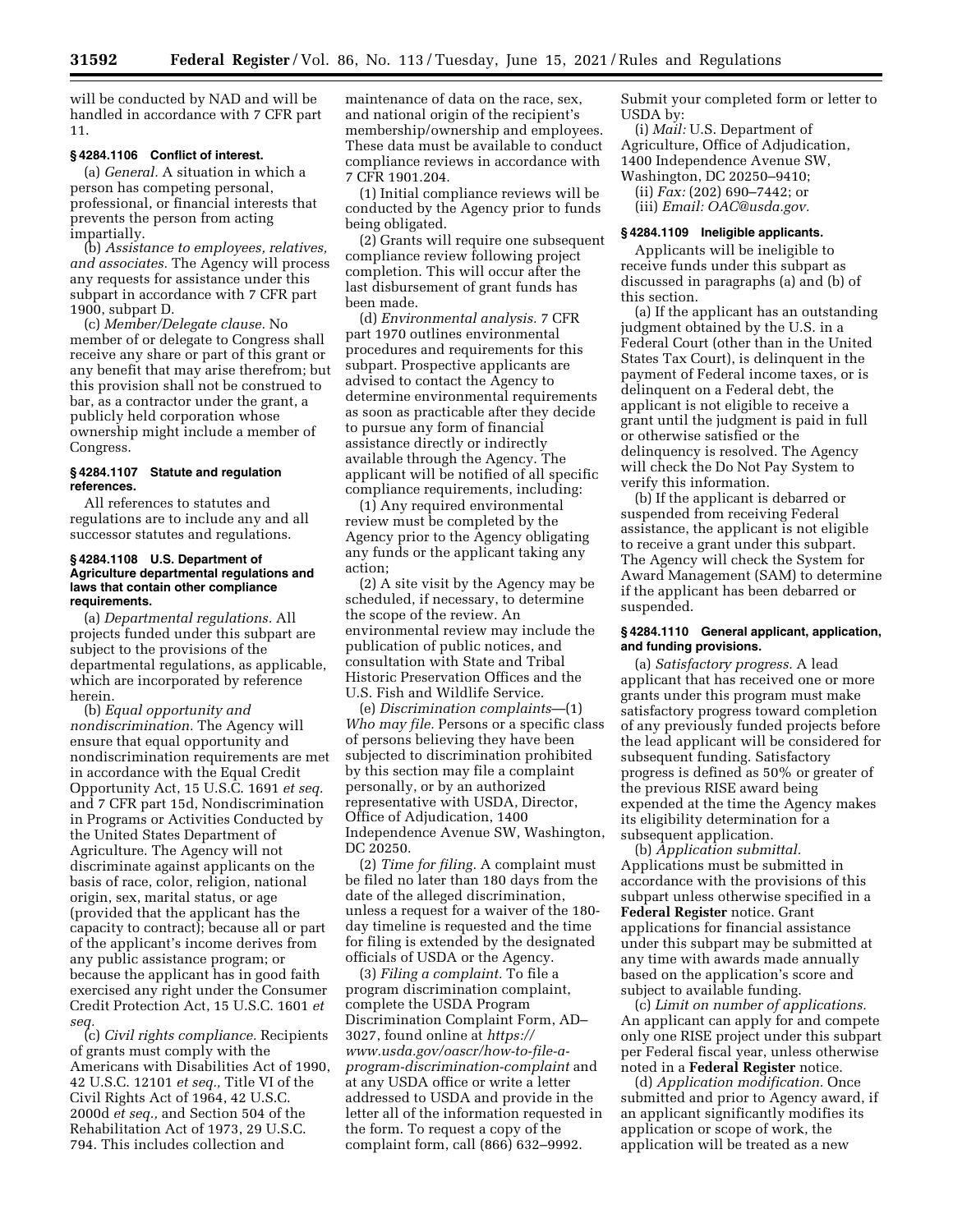application. The submission date of record for such modified applications will be the date the Agency receives the modified application, and the application will be processed by the Agency as a new application under this subpart. Applications that are modified due only to partial funding being available for the selected award are not subject to this provision.

(e) *Incomplete applications.*  Applicants must submit a complete application in compliance with § 4284.1115 in order to be considered for funding. If an application is incomplete, the Agency will identify those parts of the application that are incomplete and return the documents, with a written explanation, to the applicant for possible future resubmission. Upon receipt of a complete application by the appropriate Agency office, the Agency will complete its evaluation and will compete the application in accordance with the procedures specified in § 4284.1118, as applicable.

(f) *Application withdrawal.* During the period between the submission of an application and the execution of grant award documents for an application selected for funding, the applicant must notify the Agency, in writing, if the project is no longer viable or the applicant is no longer requesting financial assistance for the project. When an applicant withdrawal request is received by the Agency, the selection will be rescinded and/or the application withdrawn from further processing and funding consideration.

(g) *Time limit on use of grant funds.*  Except as provided in paragraph (g)(1) of this section, grant funds not expended within the initial grant term of 4 years from the date the financial assistance agreement was signed by the Agency will be returned to the Agency.

(1) *Time extensions.* The Agency may extend the 4-year grant time limit if the Agency determines, at its sole discretion, that the grantee is unable to complete the project for reasons beyond the grantee's control and that the grantee has established an active jobs accelerator and related programming. Grantees must submit a request for the no-cost extension no later than 90 days before the expiration date of the Financial Assistance Agreement. This request must describe the extenuating circumstances that were beyond its control to complete the project for which the grant was awarded, elements of completion that are required and their timeframe, and why an approval is in the government's best interest. The Agency may extend the grant term up to an additional two-year period.

Additional extensions will not be granted.

(2) *Return of funds to the Agency.*  Funds that exceed the amount the grantee is entitled to receive under the financial assistance agreement or that are remaining after grant closeout will be returned to the Agency.

#### **§ 4284.1111 Notifications.**

(a) *Eligibility.* If an applicant or its project is determined by the Agency to be ineligible at any time, the Agency will inform the applicant, as applicable, in writing of the decision, reasons therefore, and any applicable appeal rights. No further processing of the application or disbursement of grant proceeds, if funds have been previously awarded, will occur.

(b) *Funding determinations.* Each applicant, as applicable, will be notified of the Agency's funding decision on its application. If the Agency's decision is to not fund an application, the Agency will notify the applicant in writing including the reasons for the determination and any applicable appeal or review rights.

### **§ 4284.1112 Rural jobs accelerator partnership eligibility.**

A rural jobs accelerator partnership (Partnership) organizes key community and regional stakeholders into a working group that focuses on the shared goals and needs of the targeted industry cluster(s). To be eligible for a RISE grant under this subpart, the Partnership must be formed on or after December 20, 2018, and meet each of the criteria specified in paragraphs (a) through (d) of this section. The Agency will determine a Partnership's eligibility based on the criteria herein.

(a) The Partnership must include one or more representatives of the following:

(1) A State, Tribal or local government;

(2) A State, Tribal, or local government entity;

(3) A land-grant college or university or other institution of higher education, as defined in the Higher Education Act of 1965 (20 U.S.C. 1001);

(4) A rural non-profit cooperative; or (5) A private entity, which may include a business in an industry cluster, economic development or community development organization, financial institution including a community development financial institution, philanthropic organization or labor organization.

(b) The Partnership must have a lead applicant represented by one of the following:

(1) A district organization;

(2) An Indian Tribe or a political subdivision of a Tribe, including a

special purpose unit of a tribal government engaged in economic development activities, or a consortium of Indian Tribes;

(3) A State or a political subdivision of a State, including a special purpose unit of a State or local government engaged in economic development activities, or a consortium of political subdivisions;

(4) An institution of higher education (as defined in section 101 of the Higher Education Act of 1965 (20 U.S.C. 1001)) or a consortium of institutions of higher education; or

(5) A public or private nonprofit organization.

(c) The Partnership and its project must serve a rural region, as defined.

(d) The Partnership must clearly define the region that the partnership represents and ensure that the Region encompasses each of the following:

(1) Is large enough to contain critical elements of the industry cluster prioritized by the partnership;

(2) Is small enough to enable close collaboration among members of the partnership;

(3) Includes a majority of communities that are located in the following:

(i) A nonmetropolitan area that qualifies as a low-income community; and

(ii) An area that has access to or has a plan to achieve broadband service, as defined; and

(4) Has a population of 50,000 or fewer inhabitants or, for a region with a population of more than 50,000 inhabitants, is comprised of rural areas and urbanized areas, if any, are the subject of a positive determination by the Under Secretary for Rural Development with respect to a rural-incharacter petition, including such a petition submitted concurrently with the application of the partnership for a grant under this section.

(e) One or more members of the Partnership must be located in the targeted region. The Partnership may consist of industry entities and other partners outside of the targeted region.

#### **§ 4284.1113 Project eligibility.**

For a project to be eligible to receive a RISE grant under this subpart, the proposed project must meet the requirements specified in paragraphs (a) through (e) of this section. The applicant project outcome must accelerate the formation of new businesses with high-growth potential, improve the ability of rural businesses and distressed rural communities to create high-wage jobs, and strengthen rural regional economies by engaging in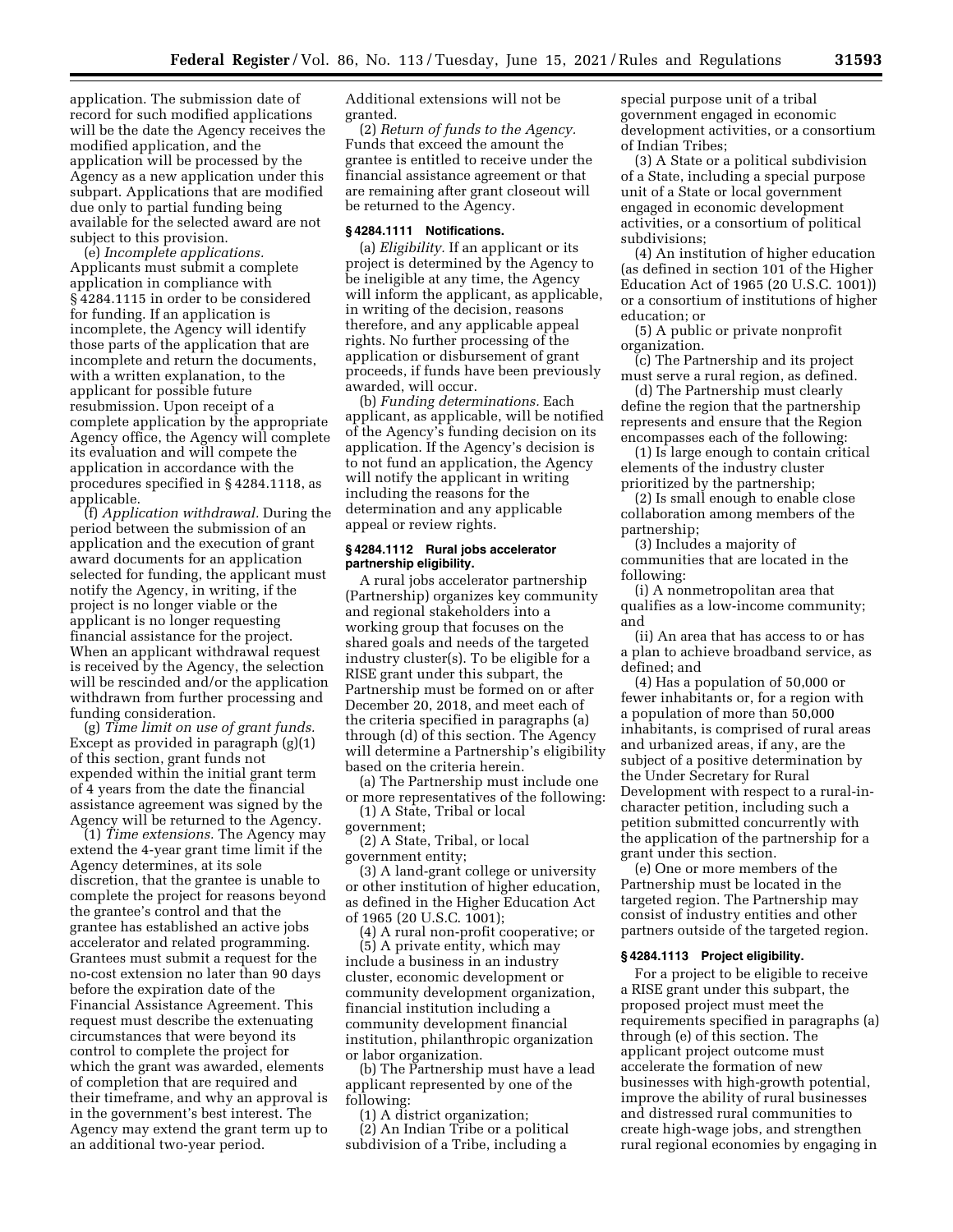one or more of the following eligible uses:

(a) The construction or purchase of a building to serve as an innovation center located in a rural low-income community which establishes and/or supports a jobs accelerator and any equipment needs of the innovation center to support the jobs accelerator;

(b) Be for the support of programs to be carried out at or in direct partnership with the jobs accelerator or in support of jobs accelerator initiatives including one or more of the following:

(1) Linking rural communities and entrepreneurs to markets, networks, industry clusters, and other regional opportunities to support high-wage job creation, new business formation, business expansion, and economic growth of rural communities;

(2) Integrating rural small businesses into a supply chain;

(3) Creating or expanding commercialization activities for new business formation in rural areas;

(4) Identifying and building assets in rural communities that are crucial to supporting regional economies;

(5) Facilitating the repatriations of high-wage jobs to the United States;

(6) Supporting the deployment of innovative processes, technologies, and products;

(7) Enhancing the capacity of rural small businesses in regional industry clusters, including small and disadvantaged businesses;

(8) Increasing United States exports and business interaction with international buyers and suppliers;

(9) Developing the skills and expertise of local workforces, entrepreneurs, and institutional partners in the region to meet the needs of employers and prepare workers for high-wage jobs in the identified industry clusters, including the upskilling of incumbent workers;

(10) Ensuring rural communities have the capacity and ability to carry out projects relating to housing, community facilities, infrastructure, or community and economic development to support regional industry cluster growth;

(11) Any activities that the Agency may determine to be appropriate, as specified in a **Federal Register** notice.

(c) Not more than 10 percent of a RISE grant awarded under this section shall be used for indirect costs of the applicant associated with administering the RISE grant. The Agency may increase this percentage as a documented exception on a case by case basis.

(d) The innovation center may be physically located in a rural area as defined in § 4284.1103 or in a non-rural

area; as long as assistance being provided is to residents located in a rural area. The innovation center must be located in a rural low-income community if grant funds are used for the construction or purchase of an innovation center.

(e) The applicant is cautioned against taking any actions or incurring any obligations prior to the Agency completing the environmental review that would either limit the range of alternatives to be considered or that would have an adverse effect on the environment, such as the initiation of construction. If the applicant takes any such actions or incurs any such obligations, it could result in project ineligibility. Projects involving the construction of an innovation center as an eligible purpose are subject to the environmental requirements of 7 CFR part 1970.

### **§ 4284.1114 RISE grant funding.**

(a) *Grant amounts.* The amount of grant funds that will be made available to a Partnership under this subpart will not exceed 80 percent of eligible project costs. The Federal share of the cost of any activity carried out using a grant under this section shall not be greater than 80 percent.

(1) *Minimum request.* Unless otherwise specified in a **Federal Register** notice, the minimum request for a RISE grant application is \$500,000.

(2) *Maximum request.* Unless otherwise specified in a **Federal Register** notice, the maximum request for a RISE grant application is \$2,000,000.

(b) *Matching funds.* The applicant is responsible for securing the matching funds for total eligible project costs that are not covered by grant funds. The non-Federal share of the total eligible project costs of any activity carried out using a grant under this section may be in the form of third-party equity contributions including donations and in-kind contributions of fairly-valued goods or services.

(c) *Eligible project costs.* Eligible project costs are only those costs incurred after a complete application has been received by the Agency and are associated with the items identified in paragraphs (c)(1) through (6) of this section. The applicant is responsible for any expenses incurred in developing its application. Each item identified in paragraphs (c)(1) through (6) of this section is only an eligible project cost if it is directly related to, and its use and purpose is limited to the RISE grant project. Any building or equipment purchased with grant proceeds must be owned and controlled by the lead

applicant. The following is a list of eligible project costs:

(1) Costs directly related to the purchase or construction of an innovation center;

(2) Costs directly related to operations of an innovation center including purchase of equipment, office supplies, and administrative costs including salaries directly related to the project;

(3) Costs directly associated with support programs to be carried out at or in direct partnership with job accelerators;

(4) Reasonable and customary travel expenses directly related to job accelerators and at rates in compliance with 2 CFR 200.474;

(5) Utility costs, operating expenses of the innovation center and job accelerator programs and associated programs;

(6) Administrative costs of the grantee will not exceed 10% of the grant amount for the duration of the project.

(d) *Ineligible project costs.* Ineligible project costs and uses of funds for RISE projects include, but are not limited to:

(1) Costs associated with preparation of an application package under this notice;

(2) Costs incurred prior to Agency receipt of a complete application for the grant request made under a funding notice;

(3) Funding of any political or lobbying activities;

(4) Payment for assistance to any private business enterprise which does not create and/or support jobs in a rural area of the United States;

(5) Payment of any judgment or debt owed to the United States;

(6) Duplicate current services or substitute support previously provided. If the current service is inadequate, however, grant funds may be used to expand the level of effort or services beyond what is currently being provided;

(7) To fund a part of a project that is dependent on other funding unless there is a firm commitment of the other funding to ensure completion of the project;

(8) Pass through grants; and (9) costs associated with hemp production, unless a hemp producer has a valid license issued from an approved State, Tribal or Federal plan as per Section 10113 of the Agriculture Improvement Act of 2018, Public Law 115–334 (verification of valid hemp licenses will occur at the time of award).

#### **§ 4284.1115 RISE grant applications content.**

(a) A potential applicant for RISE may submit a concept proposal not less than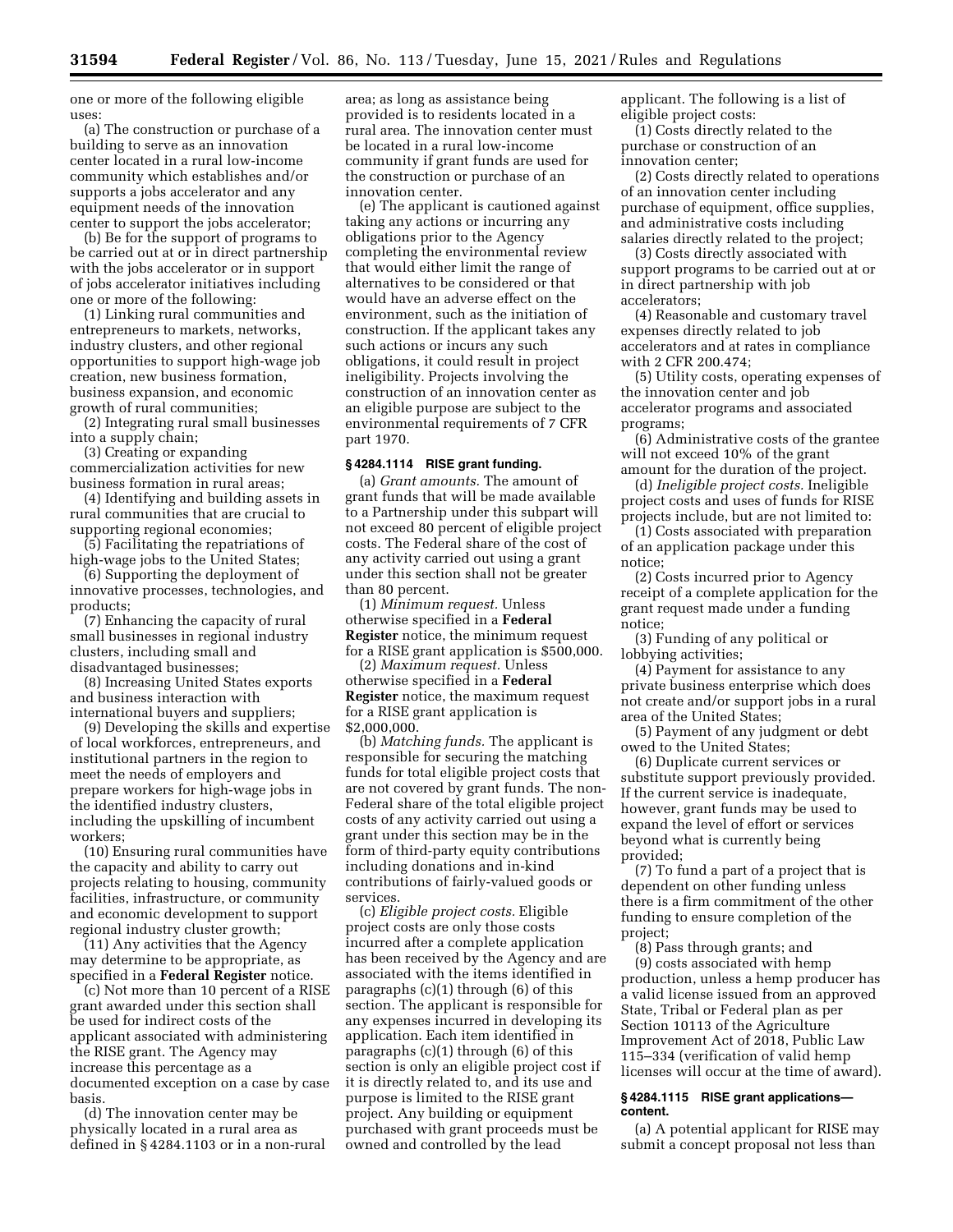60 days in advance of the application submittal deadline as published in the **Federal Register** for review by the Agency. This concept proposal will be evaluated, and an encouragement or discouragement letter will be issued to the potential applicant. If a discouragement letter is issued, it will detail any weaknesses evaluated in the Agency's review, though a complete application may still be submitted prior to the application deadline. The concept proposal may be up to 10 pages in length using a minimum of 11-point font. The concept proposal should be in a narrative format and must include the following:

(1) Partnership information including the members and structure of the Partnership, the date formalized, and the governance or leadership board. The information will identify the lead applicant and each partner's ties to the region, their roles in the delivery of the RISE program and any history of previous collaboration between partners. The amount and source of anticipated matching funds will also be provided.

(2) Describe the geographic region to be served including the total population, economic characteristics of the region such as unemployment rates and income levels. Industry sectors, their status, size and economic contribution to the region and all communities including metropolitan statistical areas and nonmetro low income communities within the region should be identified. The availability and planned enhancements of broadband service and other assets of the region should also be identified. If the region to be served has a population of more than 50,000 inhabitants, the applicant must document why they believe the area is ''rural in character'' including, but not limited to, the area's population density, demographics, and topography and how the local economy is tied to a rural economic base.

(3) Identify the industry cluster(s) that will be prioritized by the Partnership with information on the firms and support industries in those clusters. Describe the status of the industry (as emerging, existing, or declining) any existing interconnection and networks within the industry cluster and describe participation and scale of small and disadvantaged businesses within the industry cluster. Describe the opportunities or potential of industry growth in the region and competitive advantages of the region and industry cluster should be highlighted along with opportunities within the industry for the creation of or upgrading to highwage jobs.

(4) An executive summary, project plan and scope of work must be provided with the applicant's strategy, activities, budget, goals and objectives for the use of RISE funds. The applicant should also provide information on the sustainability of the partnership and jobs accelerator at the conclusion of the RISE grant period.

(b) Unless otherwise specified in a **Federal Register** notice, applicants may only submit one RISE grant application each Federal fiscal year.

(1) The lead applicant must be registered in the System for Award Management (SAM) and is responsible for submitting a complete application as specified in  $(b)(2)(i)$  through  $(b)(2)(xiv)$ of this section.

(2) There are no specific limitations on the number of pages or other formatting requirements of an application. Applicants, who submitted a concept proposal to the Agency, will not need to resubmit the information found in (b)(2)(ix) below. The Agency will review and retain this information for application submittal. A complete application will consist of the following components unless otherwise specified in a **Federal Register** notice:

(i) Form SF–424, ''Application for Federal Assistance;''

(ii) Form SF–424A, ''Budget Information—Non-Construction Programs,'' if applicable;

(iii) Form SF–424C, ''Budget Information—Construction Programs,'' if applicable;

(iv) Form SF–424D, ''Assurances— Construction Programs,'' if applicable;

 $(v)$  RD Form  $400-1$ , "Equal Opportunity Agreement,'' for construction projects only;

(vi) Identify the ethnicity, race, and gender characteristics of the lead applicant's leadership. This information is optional and is not a required component for a complete application;

(vii) Certification that the lead applicant is a legal entity in good standing (as applicable) and operating in accordance with the laws of the State(s) or Tribe where the applicant exists;

(viii) The lead applicant must identify whether or not the lead applicant has a known relationship or association with an Agency employee and, if there is a known relationship, the lead applicant must identify each Agency employee with whom the lead applicant has a known relationship;

(ix) All items required in paragraph (a) of this section must be provided with the application (applicants must provide updates, as appropriate, to any items previously submitted as a concept proposal under paragraph (a));

(x) Readiness demonstration, which shall be comprised of the following items:

(A) Description of readiness of all partners of the Partnership to contribute to the project including their ability to coordinate activities, finances and outcomes of the project.

(B) Evidence of a formal agreement among partners of the Partnership for delivery of the RISE program.

(C) Evidence of demonstrated readiness in administering the RISE grant, if awarded, including demonstration of potential success in establishment of a jobs accelerator project, which targets an industry cluster and the initiatives of the RISE grant. The application should indicate when activities related to the expected outcomes will commence.

(D) Description of how the project will be marketed in the region and how the Partnership will capture any program impacts and success stories; and

(E) Timeline describing the proposed tasks to be accomplished and the schedule for implementation of each task.

(xi) Provide documentation on how the RISE project will impact the initiatives below, as applicable, including a brief description of how and when the initiative will be delivered:

(A) Linking rural communities and entrepreneurs to markets, networks, industry clusters, and other regional opportunities to support high-wage job creation, new business formation, business expansion, and economic growth;

(B) Integrating small businesses into a supply chain;

(C) Creating or expanding commercialization activities for new business formation;

(D) Identifying and building assets in rural communities that are crucial to supporting regional economies;

(E) Facilitating the repatriation of high-wage jobs to the United States;

(F) Supporting the deployment of innovative processes, technologies, and products;

(G) Enhancing the capacity of small businesses in regional industry clusters, including small and disadvantaged businesses;

(H) Increasing United States exports and business interaction with international buyers and suppliers;

(I) Developing the skills and expertise of local workforces, entrepreneurs, and institutional partners to meet the needs of employers and prepare workers for high-wage jobs in the identified industry clusters, including the upskilling of incumbent workers;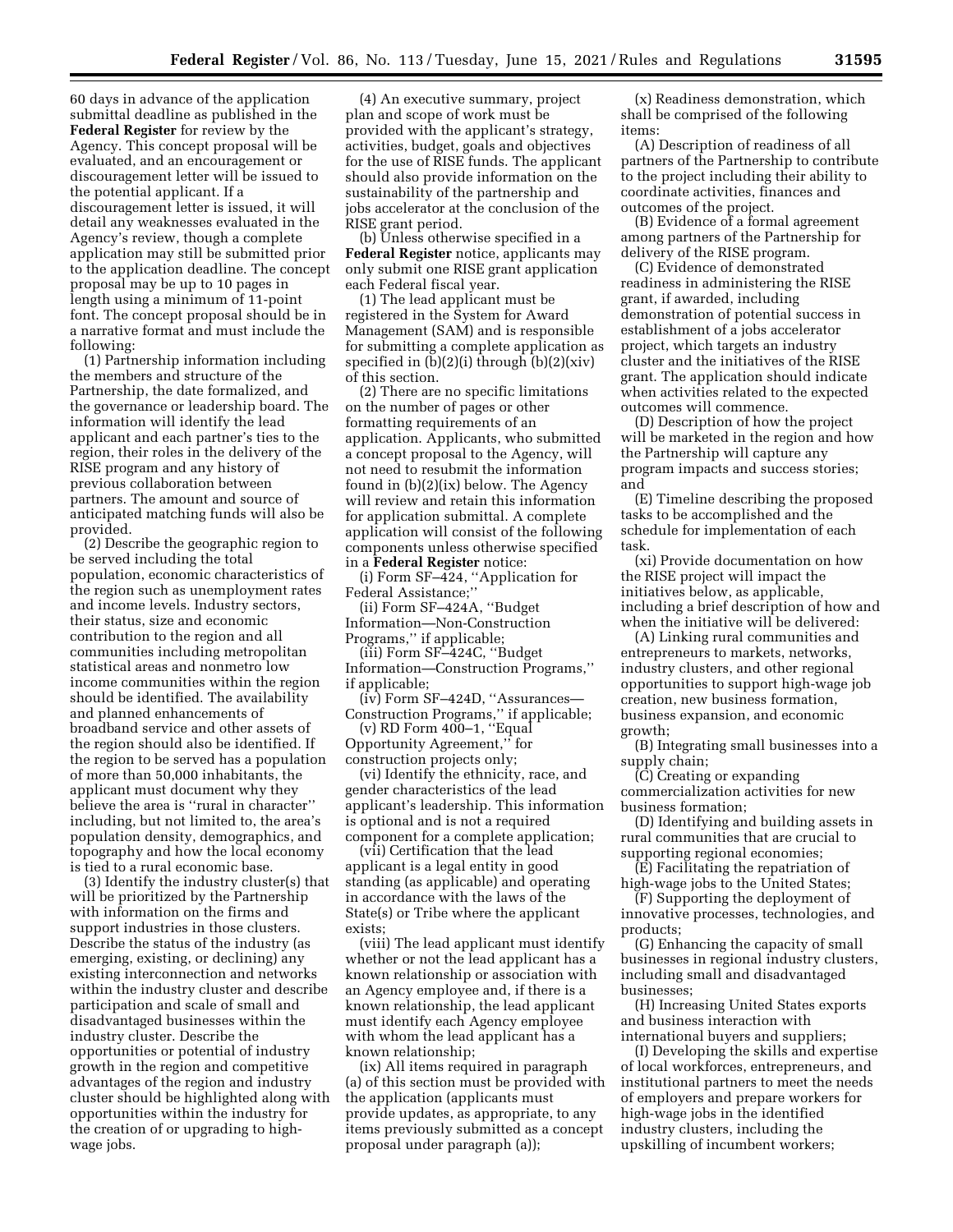(J) Ensuring rural communities have the capacity and ability to carry out projects related to housing, community facilities, infrastructure, or community and economic development to support regional industry cluster growth;

(xii) Potential to produce high-wage jobs and benefit rural small and disadvantaged businesses, including a description of the following:

(A) Describe how the project will develop the skills and expertise of the local workforce, entrepreneurs and institutional partners to meet the needs of employers and prepare high-wage jobs in the targeted industry cluster(s), which may also include the upskilling of incumbent worker;

(B) Demonstrate how the project will benefit the skills and expertise of small and disadvantaged businesses, as applicable;

(C) Demonstrate any participation of higher education, applied research institutions, workforce development entities and community-based organizations, that are willing to partner with the project to provide workers with skills relevant to the industry cluster needs of the region, with an emphasis on the use of on-the-job training, classroom occupational training or incumbent worker training, as applicable; and

(D) Demonstrate any participation of investment organizations, venture development organizations, venture capital firms, revolving loan funders, angel investment groups, community lenders, community development financial institutions, rural business investment companies, small business companies (as defined in Section 103 of the Small Business Investment Act of 1958 (15 U.S.C. 662)), philanthropic organizations, and other institutions focused on expanding access to capital, are committed partners in the job accelerator partnership and willing to potentially invest in projects emerging from the jobs accelerator.

(xiii) Describe the targeted region, including the following information:

(A) Provide the latest Census Bureau information on the targeted region's median household income.

(B) Provide the latest Census Bureau information on the targeted region's educational attainment, specifically the percentage of the population who hold a bachelor's degree.

(C) Discuss how any direct career training will be provided to existing residents of the region (existing residents being those persons who live in the region at the time of application submission).

(D) Discuss any local support for the RISE project.

(E) Discuss the entrepreneurial commitment to the RISE project.

(F) Discuss any innovative processes and technologies to be utilized in the targeted industry cluster(s) of the RISE project.

(G) Discuss the initial and continuing capital investment in the RISE project.

(H) Discuss any demand for regional and global markets of the product and/ or service provided by the targeted industry cluster.

(I) Discuss if the region contains any areas or communities that qualify for federal initiatives.

(J) Elaborate on the current broadband service within the region and any plans to leverage the current broadband service or enhance broadband service in the region through the RISE project.

(xiv) Financial information, including the following:

(A) Identification of matching funds and other sources of funds for the project. Provide written commitments for matching funds and other sources of funds at the time the application is submitted.

(B) Current financial statements and a narrative description demonstrating financial feasibility and sustainability of the project, all of which demonstrate sufficient resources and expertise to undertake and complete the project and how the project will be sustained following completion.

(c) Upon receipt of a complete application, the Agency will determine if the applicant and project are eligible and whether the intended outcomes described meet the requirements of the RISE program. If the application is ineligible or not feasible, the Agency will inform the applicant in writing of the reasons for the Agency's determination and no further evaluation of the application will occur.

# **§ 4284.1116 [Reserved]**

#### **§ 4284.1117 Scoring RISE grant applications.**

The Agency will score each complete and eligible RISE application using the criteria specified in paragraphs (a) through (g) of this section, unless otherwise specified in a **Federal Register** notice, with a maximum score of 100 points possible. Points will be allowed only for factors indicated by well documented, reasonable plans which, in the opinion of the Agency, provide assurance that the items have a high probability of being accomplished. Points shall be awarded at the discretion of the Agency to scoring criteria with a minimum and maximum number of points available. Applicants that demonstrate the experience or ability to

deliver the stated criteria will be awarded higher points in that criteria.

(a) *Demonstrated readiness.* The Partnership demonstrated readiness in administering the RISE grant successfully and shows strong documentation indicating the potential for success in establishing a jobs accelerator project which targets an industry cluster and the initiative(s) of the RISE grant program. Points are awarded on a scale of 0 to 10 with a maximum of 10 points being awarded.

(b) *Targeted initiatives.* A maximum of 15 points will be awarded for this criterion based on meeting the targeted initiatives as stated in § 4284.1115(b)(2)(xi) with action narratives outlined in the application on how and when the initiatives will be delivered. More points will be awarded for reasonable initiatives that can be delivered within 12 months of the grant award and for those projects leveraging improvements in high-speed broadband service to the region.

(c) *Project support.* Points will be awarded for the strength of local support of the RISE project and entrepreneurial commitment. A maximum of 15 points can be awarded for application materials that indicate the strength of support for the RISE project. Points will be awarded from the partnership's demonstration of its sources of funding, personnel and technical resources committed to the project, and a focus on the inclusion of institutional partners expanding access to capital and willingness to potentially invest in projects emerging from the jobs accelerator. Points shall also be awarded for demonstrated resources that will sustain the project beyond the term of the RISE grant period.

(d) *Targeted region.* A maximum of 20 points will be awarded for this criterion based on the region's demographics according to the latest census information. The applicant must provide adequate documentation to the latest census information to receive points.

(1) If the targeted region has a median household income of:

(i) 50% or less of state median household income; 5 points will be awarded;

(ii) Over 50% and up to 80% of state median household income; 3 points will be awarded.

(2) If the targeted region residents have the educational attainment of a bachelor's degree by:

(i) 10% or less of the population; 5 points will be awarded;

(ii) Over 10% and up to 30% of the population; 3 points will be awarded.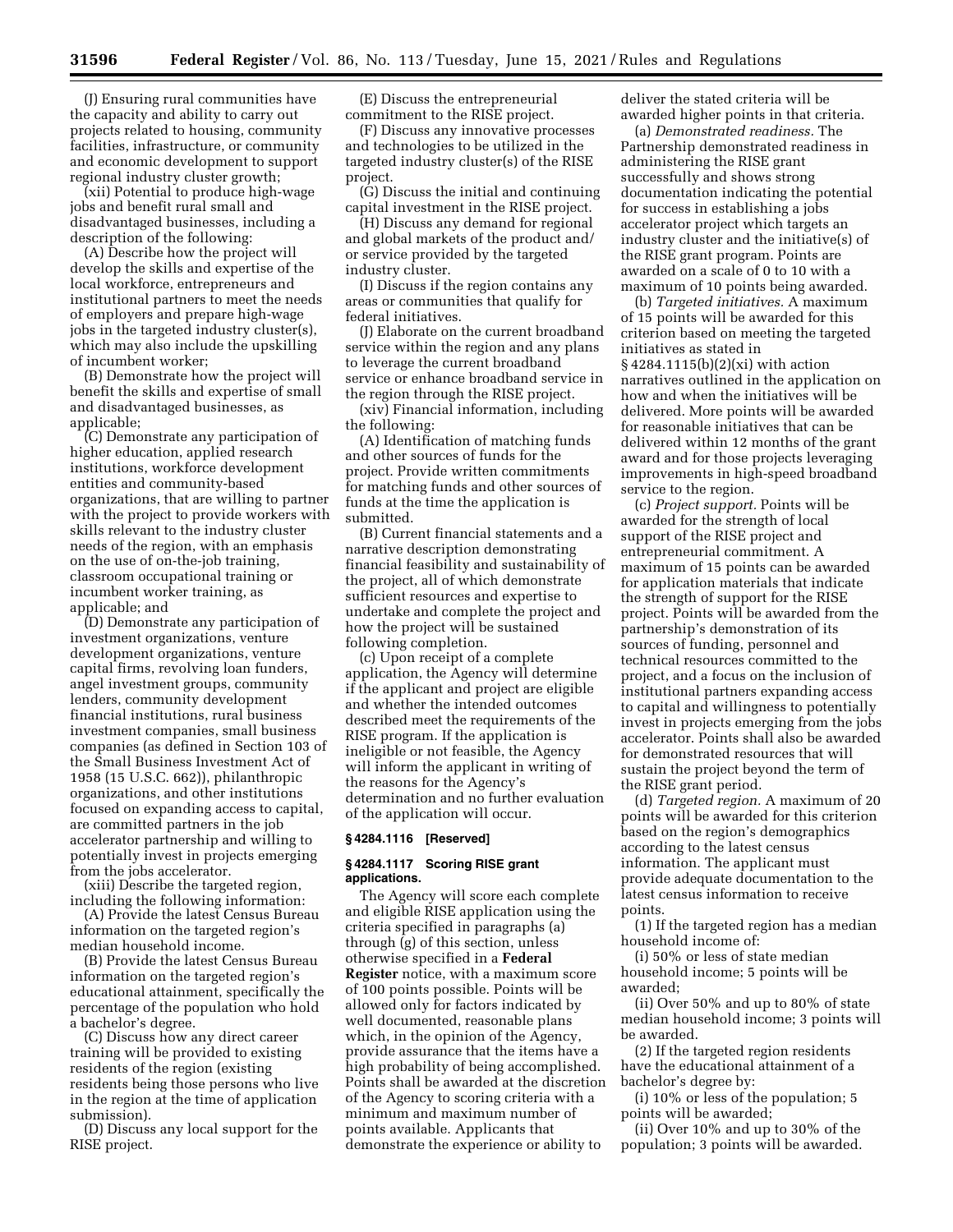(3) Existing residents of the targeted region will receive direct career training for new employment or upscaling to a high-wage job; 5 points will be awarded.

(4) If the identified region has fewer than 50,000 residents according to the most recent decennial census; 5 points will be awarded.

(e) *RISE grant funds requested.* A maximum of 10 points will be awarded for this criterion if:

(1) The RISE grant request is for \$500,000 to \$750,000; 10 points will be awarded.

(2) The RISE grant request is for over \$750,000 and up to \$1,000,000; 5 points will be awarded.

(f) *Regional impact.* Points are awarded on a scale of 0 to 5 points for each category, with a total maximum of 20 points being awarded for this criterion. To receive points, the applicant must provide documentation to warrant strength on the following criteria, with points awarded for each:

(1) Targeted industry(ies) in the region is classified as an emerging industry;

(2) Applicant demonstrates that the targeted industry(ies) in the region hold a competitive advantage or will enhance their competitive advantage through the RISE project;

(3) Applicant demonstrates that industry provides significant support of regional assets, including broadband, and provides community and economic development support within the region;

(4) The RISE project's forecasted outcomes align with RISE objectives; and

(5) The RISE project will target support to existing industry(ies), whose significance in the region may be stagnant or on the decline but can be enhanced through the benefits of the RISE project.

(g) *Administrator points.* A maximum of 10 points will be awarded, with justification, at the discretion of the Agency Administrator, as announced in a **Federal Register** notice.

# **§ 4284.1118 Selecting RISE grant applications for award.**

Unless otherwise provided for in a **Federal Register** notice, RISE grant applications will be evaluated, assigned priority points as described in § 4284.1117 and ranked from highest to lowest score for funding consideration, subject to the availability of funding.

### **§ 4284.1119 Awarding and Administering RISE Grants.**

The Agency will award and administer RISE grants in accordance with departmental regulations and with the procedures and requirements specified in this part.

(a) *Bonding and insurance.* The applicant must provide satisfactory evidence to the Agency that all officers of the applicant organization are authorized to receive and/or disburse Federal funds and are covered by such bonding and/or insurance requirements as are normally required by the applicant.

(b) *Letter of conditions.* A letter of conditions will be prepared by the Agency, establishing conditions that must be agreed to by the applicant before any obligation of funds can occur. Upon reviewing the conditions and requirements in the letter of conditions, the applicant must complete, sign, and return the Form RD 1942–46, ''Letter of Intent to Meet Conditions,'' and Form RD 1940–1, ''Request for Obligation of Funds,'' to the Agency if it accepts the conditions of the grant; or if certain conditions cannot be met, the applicant may propose alternate conditions in writing to the Agency. The Agency must resolve or concur with any changes proposed by the applicant to the letter of conditions before the application will be further processed.

(c) *Evidence of matching funds.* The applicant is responsible for providing documentation that the required matching funds for the project have been received or remain committed at the date a financial assistance agreement is executed with the Agency.

(d) *SAM requirements.* Each applicant applying for grant funds (unless an exception, as outlined in 2 CFR 25.110(a) through (d), is approved by the Agency) is required to:

(1) Be registered in SAM before submitting its application;

(2) Provide a valid unique entity identifier in its application; and

(3) Continue to maintain an active SAM registration with current information at all times during which it has an active Federal award or an application or plan under consideration by a Federal awarding agency.

(e) *Financial assistance agreement.*  Once the requirements specified in paragraphs (a) through (d) of this section have been met, the financial assistance agreement can be executed by the lead applicant and the Agency. The applicant must abide by all requirements contained in the financial assistance agreement, this subpart, and any other applicable Federal statutes or regulations. Failure to follow these requirements might result in termination of the grant and adoption of other available remedies.

(f) *Grant approval.* The lead applicant will be sent an executed copy of the executed Form RD 1940–1, ''Obligation

of Funds,'' and the financial assistance agreement.

# **§ 4284.1120 Servicing RISE grants.**

The Agency will service RISE grants in accordance with the requirements specified in departmental regulations, the financial assistance agreement, 7 CFR part 1951, subparts E and O, other than 7 CFR 1951.709(d)(1)(i)(B)(iv), and the requirements in § 4284.1120, except as specified in paragraphs (a) through (d) of this section.

(a) *Inspections.* Grantees must permit periodic inspection of the project records and operations by a representative of the Agency.

(b) *Programmatic changes.* Grantees may make changes to an approved project's costs, scope, contractor, or vendor subject to the provisions specified in paragraphs (b)(1) through (3) of this section. If the changes result in lowering the project's score to below what would have qualified the application for an award, the Agency will not approve the changes.

(1) *Prior Agency approval.* The grantee must obtain prior Agency approval for any change to the scope, contractor, or vendor of the approved project. Changes in project cost will require Agency approval as outlined in paragraph (b)(1)(iii) of this section.

(i) Grantees must submit requests for programmatic changes in writing to the Agency for Agency approval.

(ii) Failure to obtain prior Agency approval of any such change could result in such remedies as suspension, termination, and recovery of grant funds.

(iii) Prior Agency approval is required for all increases in project costs. Prior Agency approval is required for a decrease in project cost only if the decrease would have a negative effect on the long-term viability of the project. A decrease in project cost that does not have a negative impact on long-term viability requires Agency notification prior to disbursement of funds. If project costs decrease, the Agency will reduce the grant amount, if necessary, to maintain a maximum grant amount of no greater than 80 percent of total project activities as required in § 4284.1114(a).

(2) *Changes in project cost or scope.*  If there is a significant change in project cost or any change in project scope, then the grantee's funding needs, eligibility, and scoring, as applicable, will be reassessed. Any decreases in Agency funds will be based on revised project costs and other factors, including Agency regulations used at the time of grant approval.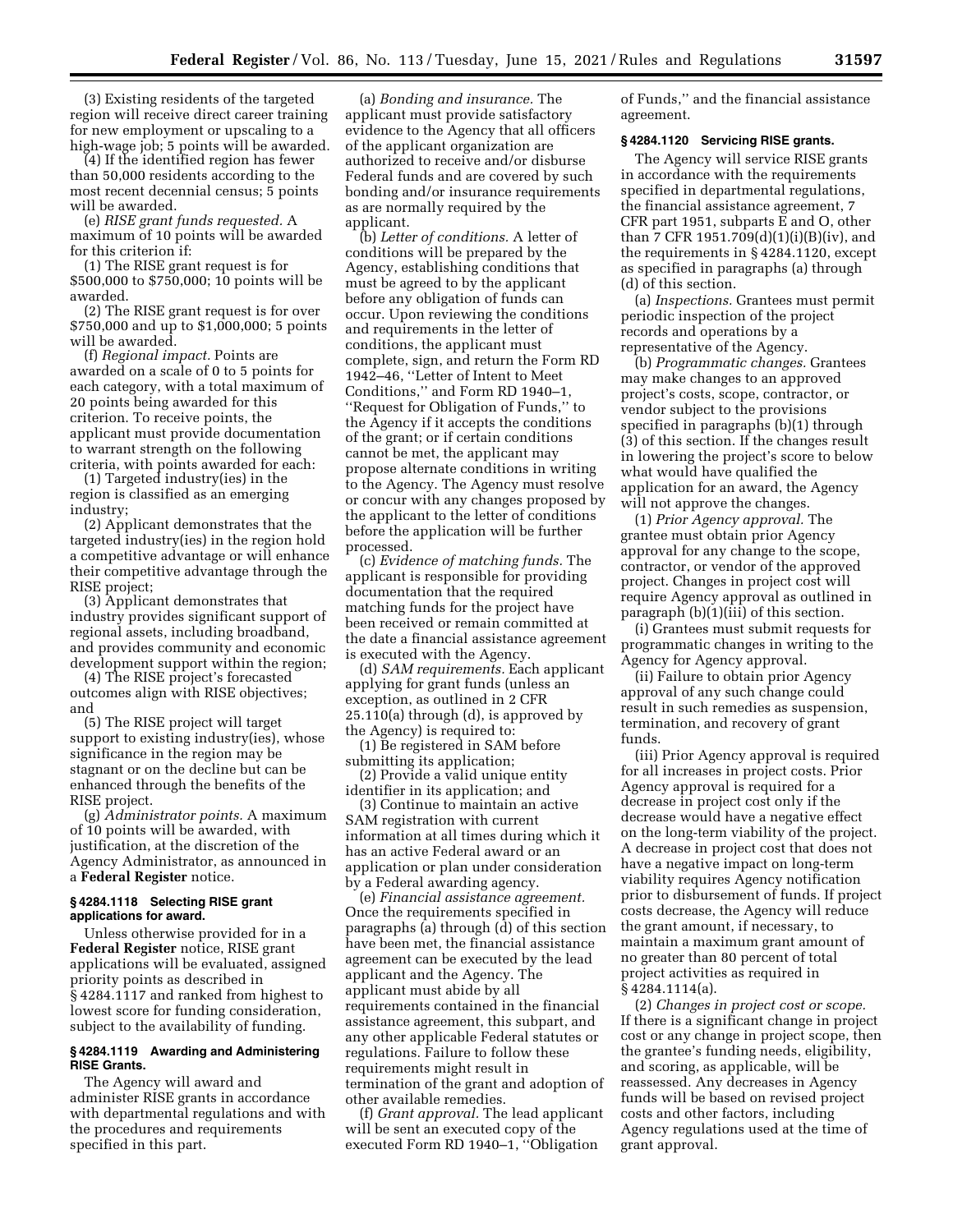(3) *Change of contractor or vendor.*  When seeking a change, the grantee must submit a written request to the Agency for approval. The proposed new contractor or vendor must have qualifications and experience acceptable to the Agency. The written request must contain sufficient information to demonstrate to the Agency's satisfaction that such change maintains project integrity. If the Agency determines that project integrity continues to be demonstrated, the grantee will be allowed to make the change. If the Agency determines that project integrity is no longer demonstrated, the change will not be approved and the grantee has the following options:

(i) Continue with the original contractor or vendor;

(ii) Find another contractor or vendor that has qualifications and experience acceptable to the Agency to complete the project; or

(iii) Terminate the grant by providing a written request to the Agency. No additional funding will be available from the Agency if costs for the project have increased. Any Agency decision will be provided in writing to the lead applicant.

(c) *Transfer of Applicant or Ownership.* Any change to the jobs accelerator partnership prior to the obligation of funds must be approved by the Agency and will only be considered if the partnership entities are eligible in accordance with § 4284.1112. After the project is obligated and operational, the applicant grantee may request, in writing, a transfer of the financial assistance agreement to another entity. Subject to Agency approval provided in writing, the financial assistance agreement may be transferred to another entity provided:

(1) The entity is determined by the Agency to be an eligible lead applicant entity under this subpart; and

(2) The scope of the project for which the Agency funds will be used remain unchanged.

(d) *Disposition of acquired property.*  Grantees must abide by the disposition of acquired asset requirements as outlined in 2 CFR part 200 and departmental regulations.

(e) *Financial management system and records.* The grantee must provide for financial management systems and maintain records as specified in paragraphs (e)(1) and (2) of this section.

(1) *Financial management system.*  The grantee will provide for a financial system that will include:

(i) Accurate, current, and complete disclosure of the financial results of each grant;

(ii) Records that identify adequately the source and application of funds for grant-supporting activities, together with documentation to support the records. Those records must contain information pertaining to grant awards and authorizations, obligations, unobligated balances, assets, liabilities, outlays, and income; and

(iii) Effective control over and accountability for all funds. The grantee must adequately safeguard all such assets and must ensure that funds are used solely for authorized purposes.

(2) *Records.* The grantee will retain financial records, supporting documents, statistical records, and all other records pertinent to the grant for a period of at least three (3) years after completion of the grant period, except that the records must be retained beyond the 3-year period if audit findings have not been resolved or if directed by the United States. The Agency and the Comptroller General of the United States, or any of their duly authorized representatives, must have access to any books, documents, papers, and records of the grantee that are pertinent to the specific grant for the purpose of making audit, examination, excerpts, and transcripts.

(f) *Audit requirements.* If applicable, grantees must provide an annual audit in accordance with 2 CFR part 200, subpart F. The Agency may exercise its right to do a program audit after the end of the project to ensure that all funding supported eligible project costs.

(g) *Grant disbursement.* The Agency will determine, based on the applicable departmental regulations, whether disbursement of a grant will be by advance or reimbursement. Any funds disbursed in advance of the expense shall be used within three months and the financial need substantiated in writing by the grantee. Form SF–270 or Form SF–271 must be completed by the grantee and submitted to the Agency no more often than monthly to request either an advance or reimbursement of funds.

(h) *Reporting Requirements.* Financial and project performance reports must be provided by grantees and contain the information specified in paragraphs (h) (1) and (2) of this section.

(1) *Federal Financial Reports.*  Between grant approval and completion of project (*i.e.,* construction), SF–425, ''Federal Financial Report'' will be required of all grantees as applicable on a semiannual basis. The grantee will complete the project within the total sums available to it, including the grant, in accordance with the scope of work and any necessary modifications thereof prepared by grantee and approved by the Agency.

(2) *Performance reports.* Grantees shall submit a performance report semiannually for the first two years, and then annually thereafter, with the first report submitted no later than six months after receiving a grant under this section. This report will include, but not be limited to, the following:

(i) All activities funded with the grant funds;

(ii) Evaluation of progress towards strategic initiatives identified in the application for the grant, including a discussion of any issues which may have occurred;

(iii) Measurement of progress using performance measures during the project period, which may include the following:

(A) High-wage jobs created;

- (B) High-wage jobs retained;
- (C) Private investment leveraged;

(D) Businesses improved;

(E) Businesses retained;

(F) New business formations;

(G) New products, prototypes and/or services commercialized;

(H) Improvement of the value of existing products or services under development;

(I) Regional collaboration as measured by the number of organizations actively engaged in the industry cluster and/or the number of symposia held by the industry cluster, including organizations that are not located in the immediate region defined by the partnership and/or the number of further cooperative agreements;

(J) Number of educations and training activities relating to the innovation;

(K) Number of innovative products, services and/or prototypes launched;

(L) Number of jobs relocated from outside of the United States to the region;

(M) Amount and number of new equity investments in industry cluster firms;

(N) Amount and number of new loans to industry cluster firms;

(O) Dollar increase in exports

resulting from the project activities; (P) Percentage of employees for which

training was provided;

(Q) Improvement in sales of participating businesses;

(R) Improvement in wages paid at

participating businesses; (S) Improvement in income of participating workers;

(T) Any measure determined

appropriate by the Agency; and (U) Broadband development in the targeted region.

(iv) Initiatives and timetable established for the next reporting period; and